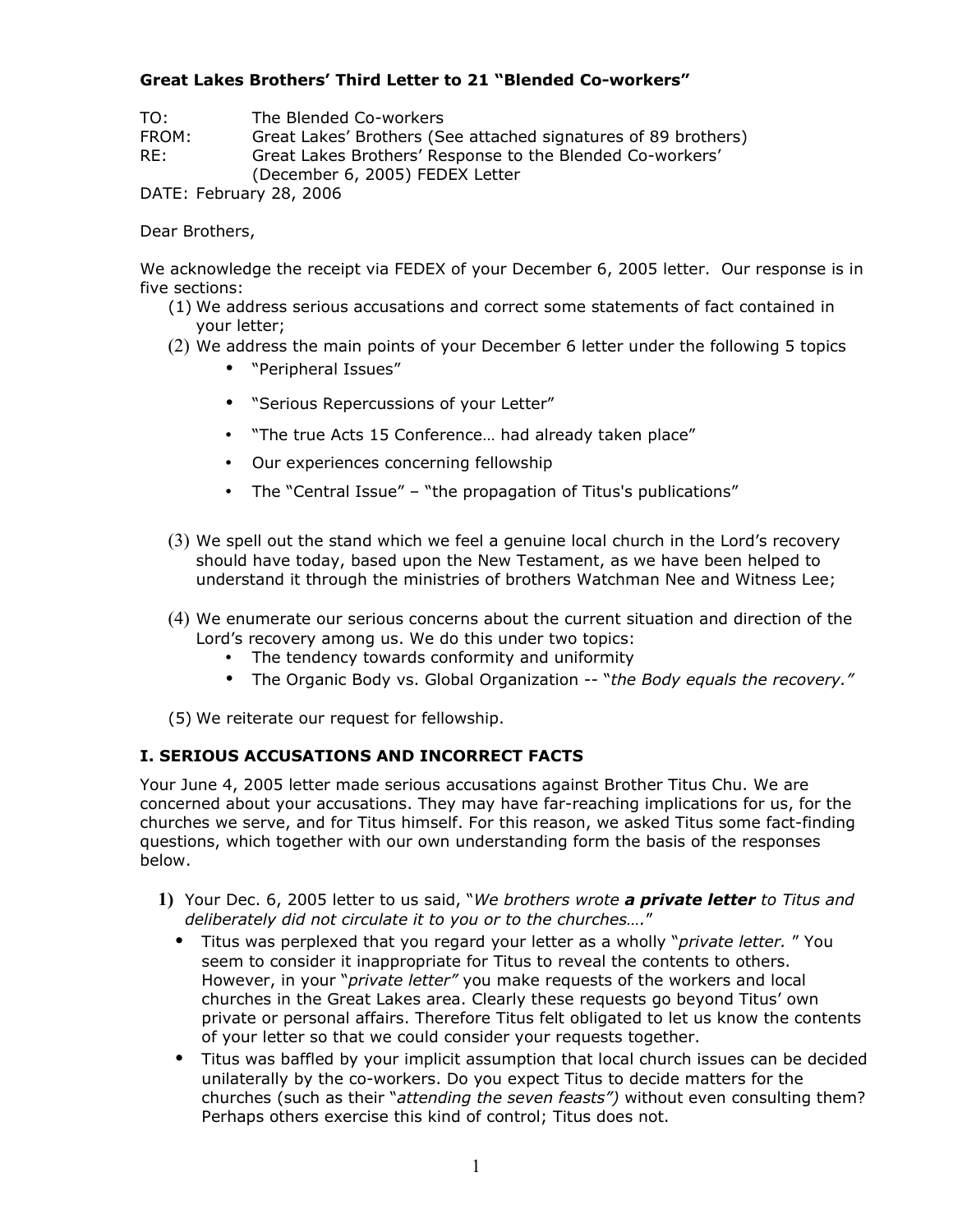- Titus was bewildered by your concern about (what you term) a "*private letter*" to him in the light of a *private audio tape* being widely circulated about Titus. We refer to the audiotape of a private telephone conversation between Brother Lee and Titus Chu. The tape-recording of a private phone conversation raises ethical issues. The distribution, transcription, and translation of a *private audio tape* (without the permission of all parties involved) certainly breaches privacy and ethical standards in the USA. Do you brothers know nothing about this tape and its distribution? If you do know, what have you done to restrict the distribution, transcription, and translation of this *private audiotape*?
- **2)** You elucidate in great detail the occasions of "*much and thorough fellowship beginning in 1997*" and conclude that, "*we had a total of over eighty times to fellowship and pray together.***"**
	- Titus reminds you that 50 of those times were devoted mainly to reading through LSM message outlines and other "informational" fellowship. They were not used to address the "*problems surrounding Titus's ministry.*"
	- Concerning the other "*20-plus special times of fellowship*" Titus asked who initiated the fellowship? Who telephoned to request such times? According to Titus' recollection, in scarcely a single case did any of you brothers ever call him to initiate fellowship! Throughout these past 8 years, it was chiefly Titus who was, and still is, seeking to have fellowship with you brothers.
- **3)** You say, Brother Lee "*before his death … not only tolerated those problems [surrounding Titus's ministry] but positively tried to blend Titus and his work with the other co-workers. Based upon Brother Lee's example, the blended coworkers have done their best to blend in Titus and his work.*"
	- Since (in your words) Brother Lee "*tolerated those problems [surrounding Titus's ministry],"* why haven't the 'blended co-workers' "*based upon Brother Lee's example"* also **tolerated** Titus's ministry? Where Brother Lee exercised tolerance, it seems you exhibit intolerance!
	- Titus asked, How is it possible that "*the blended co-workers have done their best to blend in Titus and his work*"? How have they followed "*Brother Lee's example*" in this matter?
- **4)** In your Dec. 6, 2005 letter you wrote, "*Titus said in one of our first times together that he intended to stop his trainings, as the brothers felt they were in rivalry to the FTTA established by Brother Lee. However, he not only continued his trainings but also expanded his work outside the USA and began to publish his own books after 2001.*" Titus does not consider "*his trainings*" to be "*in rivalry to the FTTA*." Brother Titus has conducted periodic "10-month labors," which differ in method from "trainings." [Hence, the distinction is not merely semantics.] Titus' "labors" were in response to requests from the leading brothers and based on the needs of the local churches. Should Titus ignore the needs of the saints and requests of the elders?
	- a. Titus's "trainings" pre-date the establishment of the FTTA. They began in 1973. The FTTA started in the 1980s. Titus' "trainings" continued even when Brother Lee was overseeing the FTTA. Brother Lee never told Titus that "his trainings" were "*in rivalry to the FTTA*". Neither did Brother Lee ask Titus to stop "his trainings."
	- b. During Titus' Chinese-speaking labor in 1995, Titus gave Brother Lee a copy of his training outline entitled "*Being One with The Ministry to Speak the Healthy Words."* Brother Lee approved it, telling Titus, "Very good." Titus wondered: Since Brother Lee did not ask Titus to stop "his trainings," why are you brothers doing so now? Is the feeling of "*rivalry*" merely yours and not Brother Lee's?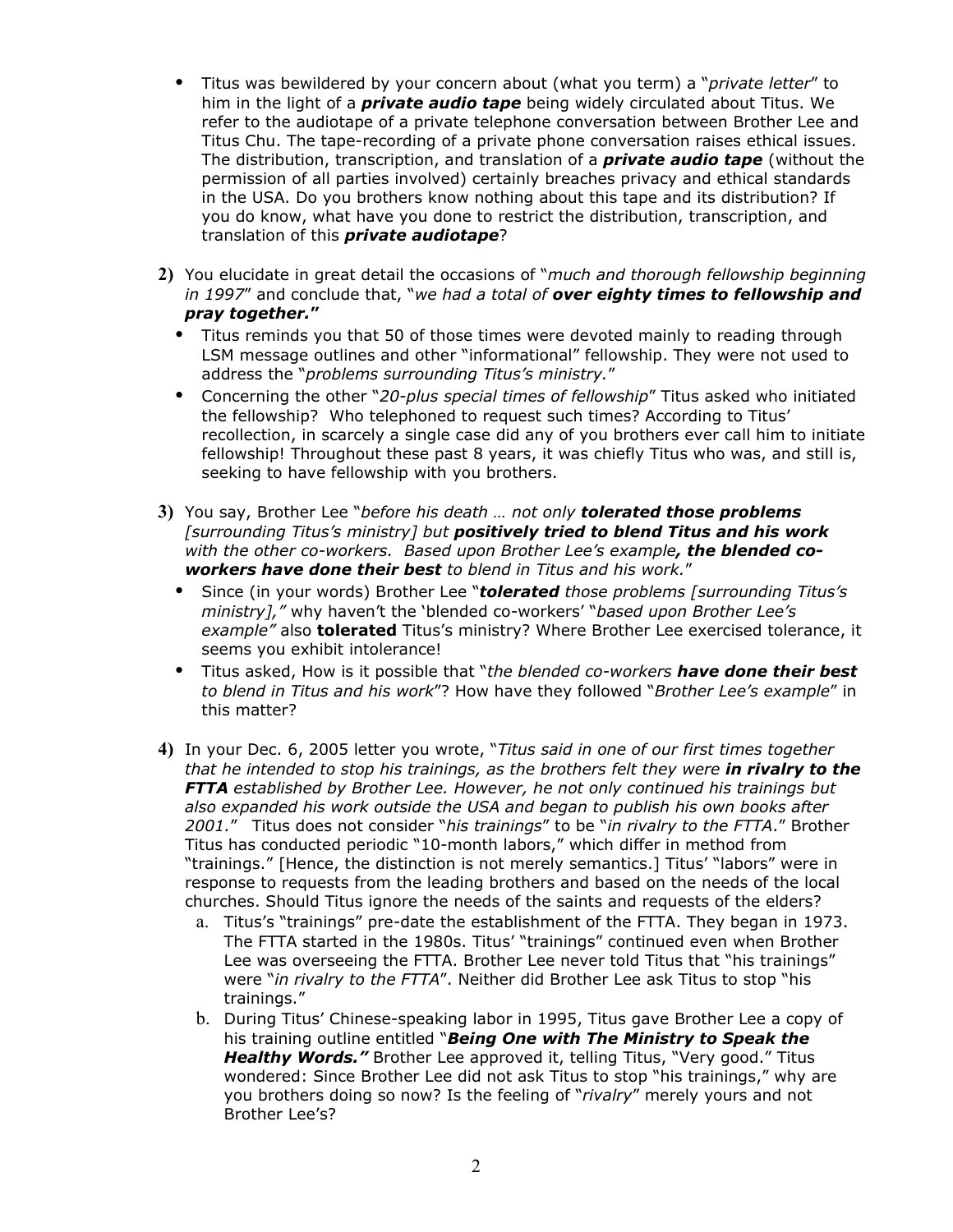- c. After the establishment of FTTA, in general, Titus avoided having young college graduates attend his "labors," since the FTTA trained such ones. Titus practiced this restraint. Hence Titus' labors are attended mostly by older saints and those without a college degree – saints not qualified for the FTTA. Why then was it "*felt they* [Titus's "trainings"] *were in rivalry to the FTTA*"?
- You say Titus "*expanded his work outside the USA."* Titus understands this as referring to work in Uganda and China carried out by him and his co-workers. Titus reminds you that **it was you brothers who asked the churches in North America to care for the Lord's move in Africa** (and other parts of the world). This request was made at a co-workers' gathering where a number of Great Lakes' brothers were present who can verify this fact. Brother Carl Boebel responded for the Midwest churches by choosing Uganda, since some Midwest saints already had close contacts. **We took you at your word**. The saints prayed, gave both money and people for Uganda and raised up the Church in Kampala. Why then are you now faulting us? Why are you now asserting that Titus "*expanded his work outside the USA*"? Did you only intend that the saints pray and donate money (without taking further action)? Must all the labor in Africa be centrally organized and coordinated through LSM?
- As for the Lord's work in China, Titus said he started working in China before either you brothers or the Taiwan co-workers began to work in mainland China.
- Titus refutes your claim that he "*began to publish his own books after 2001.*" This statement is false. Titus' books were available when Brother Lee was still alive. Some brothers printed Titus' 1973 and 1980 training messages in book form. Thousands of copies were reproduced in mainland China and helped many saints there. Titus personally gave one of his books— entitled *"A Sweet Savor"*— to Brother Lee, who joyfully accepted it. Titus asks, Why are you brothers adopting an attitude different from Brother Lee? You make this false assertion—Titus "*began to publish his own books after 2001*"—to substantiate your claim that "*Titus's manifestation of his own work became far greater than what he had done when Brother Lee was alive*." [p. 3]. Since Titus' books were published and widely distributed during Brother Lee's lifetime, you have not substantiated your claim.
- **5)** In your Dec. 6, 2005 letter you said, "...*we recall Brother Lee's admonition... to beware of ambition to captivate people to be our private coworkers. We feel that such an unhealthy condition concerning…already exists in relation to our Brother Titus. Titus' reference to you…as 'my co-workers' in his letters to some of us was particularly revealing*" [p. 4]
	- Dear brothers, you are surely aware that **"ambition" is an inner motive**, not an outward action. Our inner motives are manifest to God alone; how then can you brothers claim such infallible discerning ability? Yet you assert that, "*such an unhealthy condition* [the ambition to captivate private coworkers]…*already exists in relation to our brother Titus."* Brothers, it appears that you have discerned, prosecuted, judged, and condemned Brother Titus already. In this matter are you not usurping the right of judgment which belongs to God alone?
	- What evidence do you present to substantiate Brother Titus' alleged "*ambition to captivate… private coworkers*"? You say that, "*Titus's reference to you as "my co-workers" in his letters to some of us was particularly revealing*." Yet, in your letter to Brother Titus (June 4, 2005) **you brothers** employed the phrase, *"you and your coworkers."* It is natural for Brother Titus, in reply, to employ the reciprocal phrase, "my co-workers." Why then do you grasp this term as evidence of ambition? A sceptical reader of your letter might ask whether you are seeking to entrap Brother Titus when you used the phrase, "*your coworkers'*?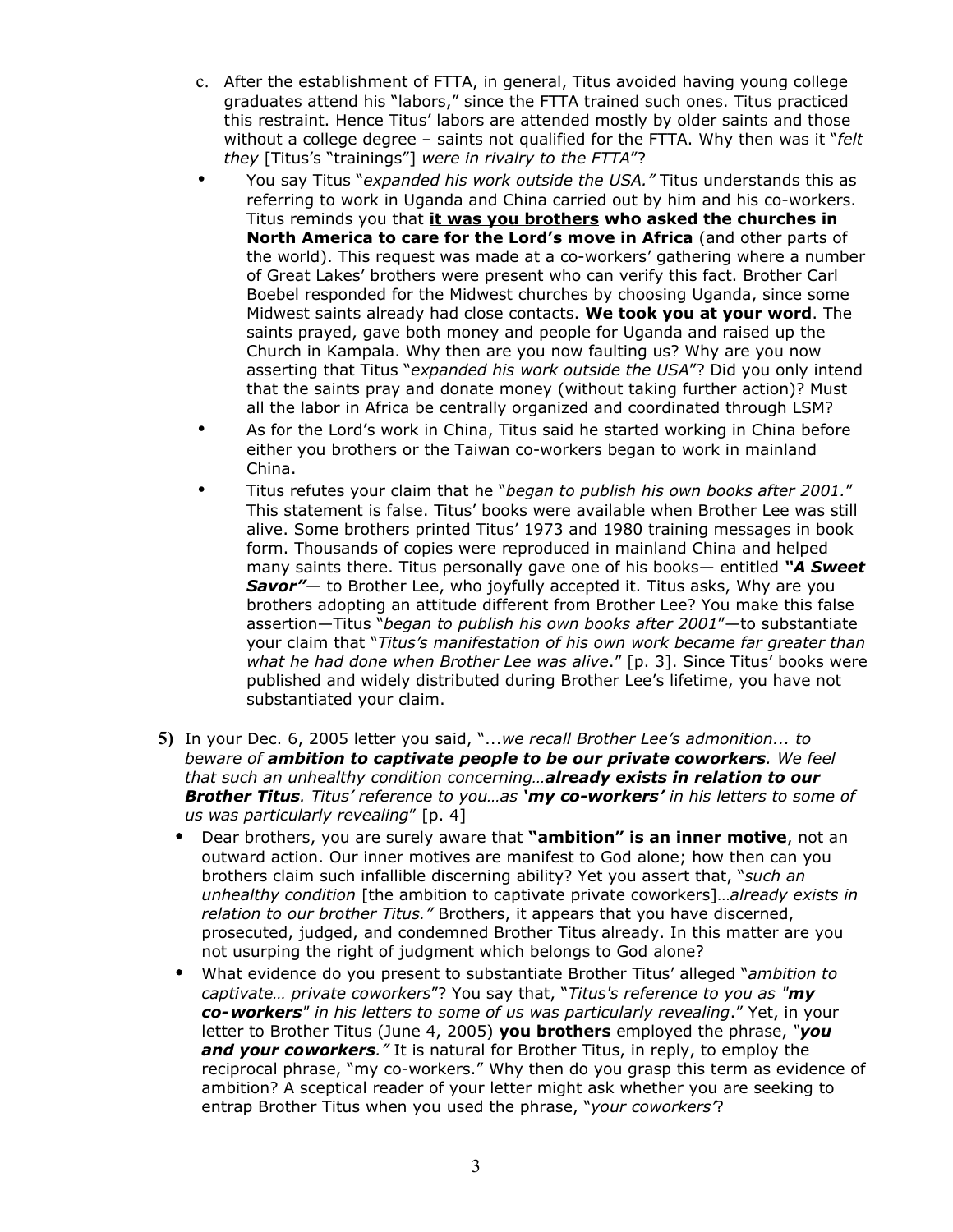- Moreover, if indeed the phrase, "*my co-workers*" manifests "*ambition to captivate people…*" (as you allege), may we ask, was the apostle Paul also guilty of ambition because he calls Prisca and Aquilla, Urbanas, Timothy, Mark, Justus, and Epaphras **his co-workers** (Rom. 16:3, 9, 21; Col. 4:10-11; Phil. 2:25)?
- **6)** In your Dec. 6, 2005 letter you alleged, "*Over the 2005 Thanksgiving weekend Titus conducted a conference in direct rivalry with the blending time in Atlanta. Furthermore, in December he intends to conduct his own training essentially in conflict with the winter training held in Anaheim for all the churches. What a deliberate move on the part of Titus, whose apparent aim…[is] his competing with some of the key gatherings of the Lord's recovery!*" [p. 4]
- The 2005 Thanksgiving conference, you refer to, **was in Chinese**. It was requested by Chinese-speaking brothers due to the great need among the Chinese-speaking saints in the Mid-West. From the past we know that the vast majority of Mid-West Chinese-speaking saints do not attend far away conferences. Yet they also need a spiritual supply. The serving brothers decided to address this need by holding a Chinese-speaking Thanksgiving conference. We are disappointed by your seeming indifference to these saints' needs. Neither Brother Titus, nor the serving saints, regard this arrangement as "*in direct rivalry with the blending time in Atlanta.*"
- Please permit us to inquire: During the 2005 Thanksgiving weekend (other than Atlanta) was there **no other conference anywhere** in North America for any language group – Spanish, Korean or Chinese? We believe that a thorough investigation would reveal that there was. Perhaps even some of the "blended coworkers" were on that occasion conducting such a conference! Why then do you brothers focus exclusively on Brother Titus' conference?
- The December training which you refer to was completed before the LSM Winter training began in Anaheim (with its associated web-casts). In fact, a number of saints participated in both Brother Titus' training and their local "video training." Where then is the "essential conflict"? Brother Titus has (until this point) scheduled his activities to avoid conflict with Anaheim. Despite his accommodation, you still interpret his conduct as "*essentially in conflict with…Anaheim."* There was essentially no conflict. Moreover Titus' training was attended by only 200 saints, whereas more than 4000 were at the Anaheim training, plus thousands more watched the web-cast and video. Titus wonders why you brothers are so concerned about a training of 200?

### **II. THE MAIN POINTS OF YOUR December 6, 2005 LETTER**

#### **1) Our June 12, 2005 Letter raised "peripheral issues"**

Your December 6, 2005 response dismissed the Great Lakes Brothers' June 12, 2005 letter, saying it "*strayed from the focus*" and raised "*peripheral issues*." We do not regard the proper relationship between the workers (with their ministries) and the local churches as "*peripheral issues*." You wrote (June 4, 2005) charging Brother Titus to "*lead the other coworkers and the saints under your influence back to a peaceful pursuit of Brother Lee's ministry*…." You also refer to "*the churches under your [Titus'] ministry*." You told Brother Titus to "*join yourself and those co-workers loyal to you to the blending co-workers, with the continuation of your previous work left to…their coordinated oversight*."

In your letter to Brother Titus, you refer to the saints, the churches and the coworkers in this area. All of these points directly impact us, the saints, and the churches we serve. Hence our response to you is hardly "*peripheral."* We feel that your statements demonstrate your misunderstanding of the relationship between Brother Titus' operation and both those co-working with him and the local churches in the Great Lakes area. Since your "diagnosis" is wrong, your proposed "treatment" is also misdirected! For instance, you say, "*lead…the saints back to…Brother Lee's ministry*" which seems to imply a deviation from Brother Lee – a charge we vehemently deny.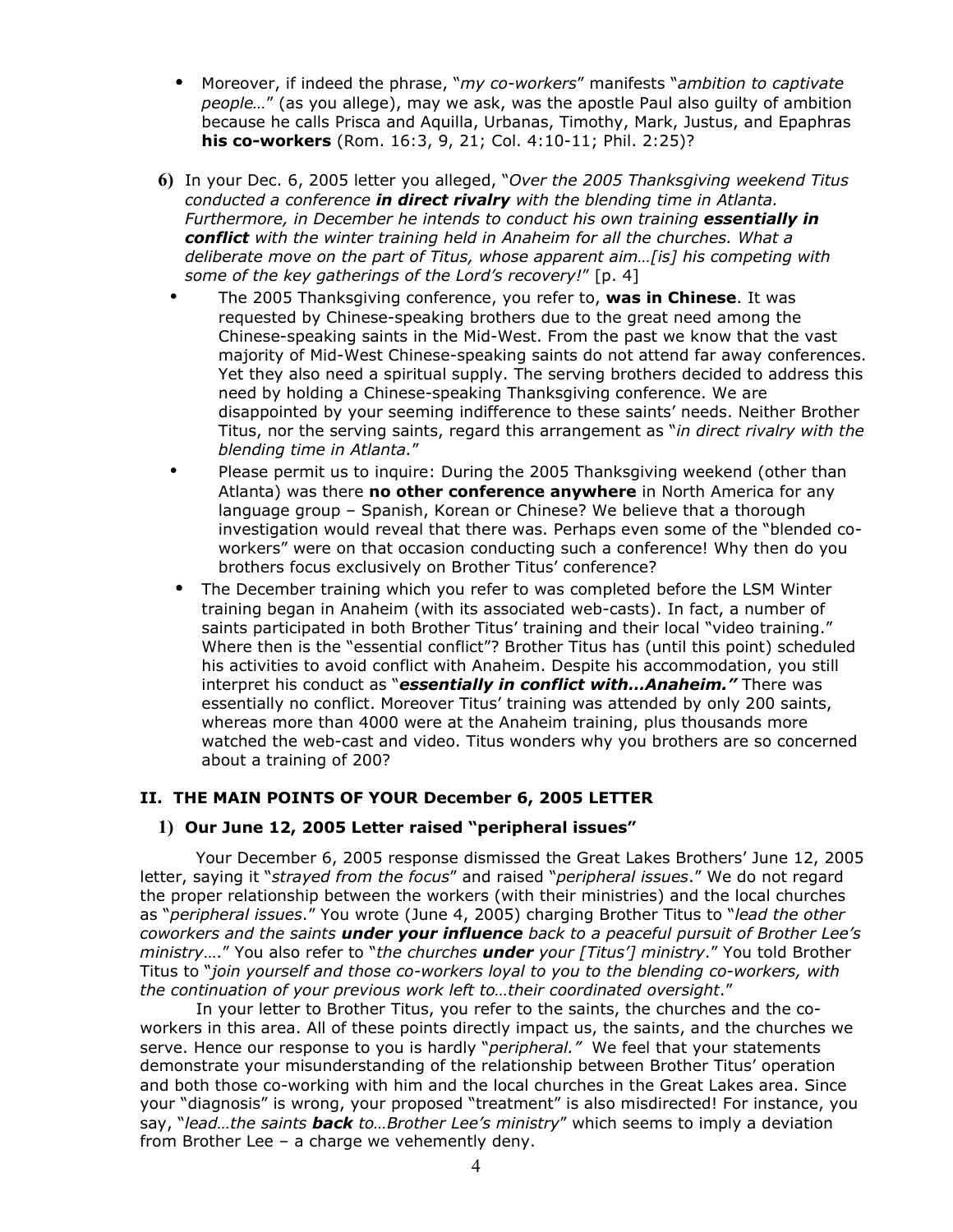We explained in our June 12, 2005 letter to you: "*Brother Titus has never labored to produce a hierarchical leadership that would determine the going on of these churches. Furthermore, he has never exercised his "influence" over the churches and workers to the extent that you have suggested. Therefore, he could never leave "the continuation of his previous work"*—*including "the churches under [his] ministry"*—*"to the fellowship of [your] coordinated oversight." We have never been lorded over by him. Rather, he has brought us to the enjoyment and embracing of Christ as our unique Head, and to the realization that he, as well as all the Lord's servants, are ours, and we are Christ's (1 Cor. 3:22-23).*" Our response involves (in our words) "*important matters of truth*,"—firstly that genuine local churches are not "*under*" the ministry of a particular servant of the Lord and, secondly, that no group of workers should seek to dominate other workers in order to subjugate them and bring their work under their own control. These considerations **are hardly "***peripheral issues***"** and we strongly object to your attempt to lightly dismiss them as such.

### **2) "Serious Repercussions of Your Letter"**

We were motivated to write our June 12, 2005 letter to the "blended co-workers" *"… because of the serious repercussions your letter [to Brother Titus] will cause the churches that we serve..*." We are all aware that your letter to Brother Titus was not written in isolation. It is in fact a particular application of your policy of "one publication" (and the associated view of "one ministry" and "one work") which you are seeking to implement throughout the recovery. **The "***serious repercussions***" to which we refer stem from that underlying policy** and are exacerbated by its particular application to Brother Titus Chu.

In your December 6 response to us, you warn, "*If you spread the contents and issues raised in that letter [to Titus] to the saints, the "serious repercussions" are of your own making, not ours*." It seems you wish to abrogate all responsibility for the ramifications of your actions, saying, "*the serious repercussions are…not ours*." Dear brothers, even without your letter to Brother Titus, the "*serious repercussions*" (to which we refer) remain because they **stem from your underlying policy.** We remind you that the issue of "one publication" (along with "one work" and "one ministry") was raised by you brothers. This policy has been (and still is) being promoted by you brothers. May we ask, **who then bears responsibility for the "***serious repercussions***" of that policy?**

### **a. Benson Phillips' "Prophetic Word of Warning"**

We wish to remind you again of Brother Benson Phillips' "prophetic word of warning" in his preface to *Speciality, Generality & Practicality* which says*: "Concerning the faith we must be very specific and particular (Jude 3; 1 Tim. 6:12); however, concerning the other things we must follow Paul's example and be general, never insisting that others believe as we do (Rom. 14:1-8). To possess such a spirit of generality is the generality of the church life. If we are special and insist on anything other than the common faith, the oneness will surely be damaged, and divisions will occur."* (Benson Phillips, Preface to, *Speciality, Generality & Practicality of the Church-life)* Do you, the "blended co-workers," not stand condemned by Brother Benson's own published words? To damage the oneness and create divisions are surely "*serious repercussions*." Yet isn't that exactly the result (foretold by Brother Benson) of your insistence on something other than the common faith—"one publication" and related policies? Then who, may we ask, is responsible? Who is trying to enforce this "one publication" policy? Who campaigned since 2002 for this policy? Who is teaching and promoting "one publication" from the podium and in print? Who is trying to systematically impose this policy upon the whole of the Lord's recovery?

It seems you brothers are seeking to relinquish all responsibility for the "*serious repercussions*" resulting from your drastic actions and ill-advised policies by saying, "*the serious repercussions are…not ours*." You cannot abdicate responsibility so easily. Dear brothers, it is not we who have assumed the position to lead the Lord's recovery. May we humbly ask—since you, the "blended co-workers," claim the position of leadership in the recovery, shouldn't you also accept the responsibility requisite with that position? Isn't it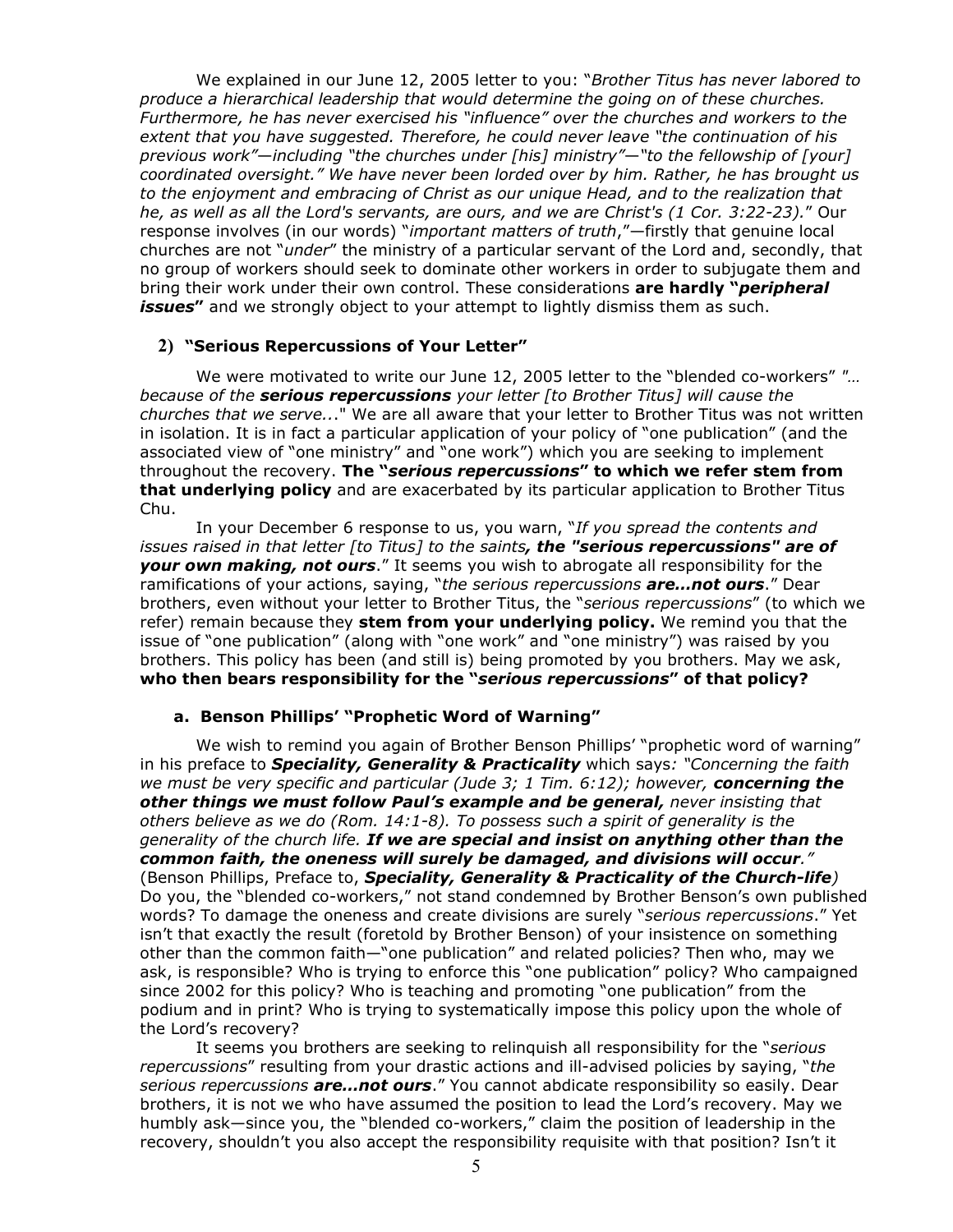time you took responsibility for "*the serious repercussions*" of your actions as "leaders"? If the responsibility is not yours, then to whom does it belong?

### **b. Publishing…to the general public…matters…internal to the recovery**

Your Dec. 6, 2005 letter criticizes "*some among* [us]" whom (you allege) "*have already gone far beyond the proper boundary by publishing your views concerning these matters to the general public on www.clevelandonline.org.* " You also refer to another website, [www.concernedbrothers.com](http://www.concernedbrothers.com/), as "*mak[ing] available to the general public details of matters that are internal to the recovery***.**" [According to our knowledge, the "concerned brothers" website does not claim to represent saints and local churches in the Great Lakes area. As far as we know, it represents the views of some concerned brothers.]

You object to our publishing on the internet. You accuse us of "*mak[ing] available to the general public details of matters that are internal to the recovery***.**" Once again, it seems you wilfully overlook your own actions. Why this double standard? The "blended co-workers" posted the document, *"Publication Work in the Lord's Recovery"* on the www.LSM.org web-site. By doing so, **you obviously made it available to the general public.** By posting the "One Publication" document on the "world-wide-web," you were (to quote your own words) "*mak[ing] available to the general public details of matters that are internal to the recovery***.**" It was soon copied to an opposing website (August 21, 2005) and became (to borrow your words) "*a springboard for further criticism and damaging statements made by all kinds of opposers, including embittered ex-members*." If the "One Publication" issue is (in your words) "*internal to the recovery,*" why then did you post it on www.LSM.org web-site, thereby making it public? Having done that, how can you turn around and criticize us? Are we to understand that whatever the "blended coworkers" do is justified and whatever others do is condemned? Why the double standard? Do not your own actions totally negate your criticism of us on this point?

In terms of chronology, your **posting on the internet at LSM.org occurred** *prior to* the posting of any documents by Nigel Tomes or other writers. Yet it seems you deliberately ignore these facts in order to engage in a "blame game." It seems, dear brothers, that you are ready to blame everyone else for public criticism stemming from your actions as "leaders" of the recovery.

#### **c. LSM Litigation**

In your December 6, 2005 letter, you even seek to connect our actions (e.g. Nigel Tomes' writings) via a tenuous series of steps, with LSM's litigation against the *Encyclopedia of Cults and New Religions.* **There is in fact no connection**. It is obvious to any reader of the published legal opinion, that the Texas court's decision (January 5, 2006) **focused exclusively** on the contents of the book, *Encyclopedia of Cults* (as it should). The legal decision rendered was **not** based upon, nor was its decision influenced by, recent events in the Lord's recovery (e.g. the issue of 'one publication,' anonymous E-mails, Internet websites etc.). If you brothers intend to suggest that LSM's case with Harvest House was "undermined" by a "dissenting group" within the recovery, or by any of our writings, these serious allegations are clearly erroneous. This also amounts to accusing the Texas judges of unrighteous judgment, since you imply that the judges were influenced by considerations extraneous to the case (e.g. the issue of 'one publication,' anonymous E-mails, Internet websites etc.).

Dear brothers, this is a legal matter. If you feel that LSM's litigation with Harvest House was compromised by anyone within the recovery, or any of our writings, we encourage you to substantiate your allegations before the Texas Supreme Court. If you cannot substantiate such allegations in the law courts, please refrain from making unsubstantiated allegations based upon your subjective feelings and imaginations. We understand that you brothers may be deeply disappointed by the recent ruling in the LSM litigation case against Harvest House. However, that disappointment does not justify blaming brothers who have no direct involvement with this case.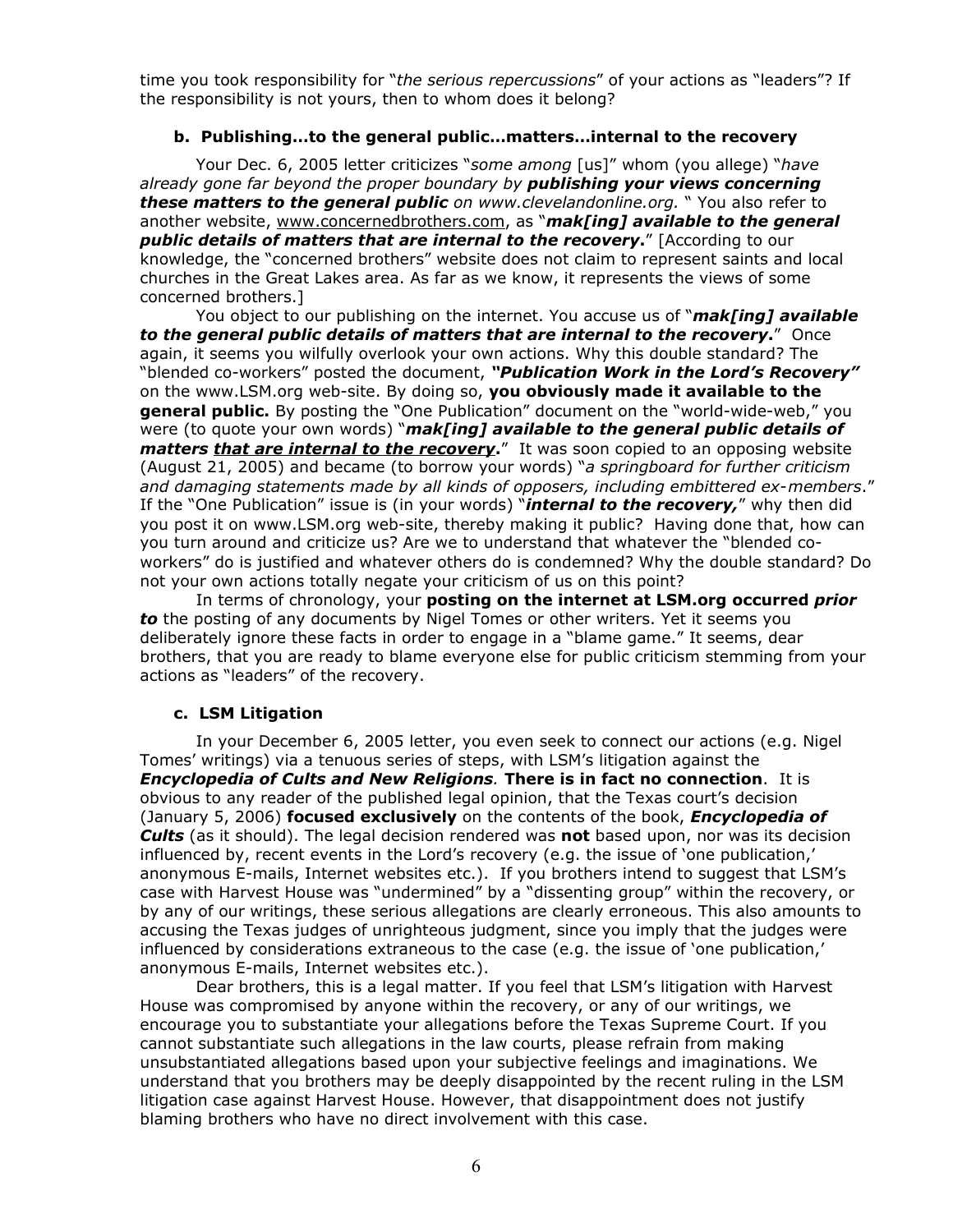#### **d. "Witness Lee was the Acting God"**

Since you raised the topic of the LSM litigation, perhaps we can raise a related point. We are all concerned about the negative effects which being labelled a "cult" will have on the saints, the local churches and the Lord's recovery. In December, you brothers were well aware that the Texas judges' decision was imminent. Yet in the LSM 2005 Winter Training, Brother Ron Kangas referred<sup>1</sup> to Brother Witness Lee as the "acting God." Here is one E-mail report we received about that speaking:

[**Editor's Note 1** It would be more accurate to say "Brother Ron Kangas **implied that** Brother Witness Lee was the "acting God." Clearly, many listeners understood it this way (see below). For more on this, see *"Witness Lee, the* "*Wise Master Builder," & the "Acting God"* on line at http://www.concernedbrothers.com/WL/WLeeWiseMBActingGod\_2.pdf]

"*When brother Ron said, "to be builders of the house of God, we must be one with the wise master builder who is the acting God." My spirit immediately was shaken, but was grieved when he said that the " a cting God" was Brother Lee. Even today, I question myself, "did I really hear this?" and in talking to some of the saints yesterday....sadly I did*."

This E-mail, which originated outside the Great Lakes' area, is representative of a number we have seen. Moreover, we believe our concerns are widely reflected elsewhere in the recovery. Brothers, we do not understand why Brother Ron would recklessly utter such a statement. Certainly many will interpret this statement as "deifying Brother Lee," thus fulfilling one characteristic of a "cult profile"–the exaltation and glorifying of the leader. Brother Ron is not a young or new saint who can be easily forgiven for misspeaking. Ron is an eloquent speaker who delivers carefully crafted messages. Moreover, Brother Ron was ministering as one of the "blended co-workers" at the LSM training before 4,000 trainees and thousands more via web-cast. By his own confession, Ron went beyond anything Brother Lee had ever said with this statement. Brother Ron surely was aware this statement would be seized upon and presented as evidence that we are a "cult." Inevitably Ron Kangas' statement was reported and posted on opposing web-sites within days, where it became (again in your words) "*a springboard for further criticism and damaging statements made by all kinds of opposers, including embittered ex-members*." In light of this, may we ask, whose writing (and speaking) is producing "*public disgrace*"? Based upon this one incident, is it not hypocritical of the "blended co-workers" to accuse us of providing "*a springboard for further criticism and damaging statements*" and being a cause of "*public disgrace*"?

It seems that Brother Ron Kangas is willing to risk tarnishing all the saints and churches with the "cult" label in order to achieve a little "shock value" by declaring<sup>1</sup>, "*Witness Lee was the acting God.*" Brothers, we protest! Even if this speaking by Ron does not appear in print, much damage is already done to the saints and the local churches. [In fact, the published version merely leaves implicit, what Brother Ron explicitly stated from the podium. See *The Ministry*, vol. 10, No. 1, Jan/Feb. 2006, pp. 212-3] Neither is this action offset by your obtaining an "endorsement" from Fuller Seminary. [We refer to a document apparently from LSM and Fuller Theological Seminary being circulated among the saints and local churches.] Brothers, we ask you, if Brother Ron's declaration <sup>1</sup>–"*Witness Lee was the acting God.*"–does not represent all the "blended co-workers," will you–the "blended co-workers"–please **issue a public statement through LSM withdrawing this utterance and distancing yourselves from Brother Ron's speaking** on this point? Conversely, if you–the "blended co-workers"–endorse Brother Ron Kangas' speaking, why are you using the saints' money to finance litigation over the *Encyclopedia of Cults?* Why appeal the Texas court's decision? Why did you obtain an endorsement from Fuller Theological Seminary that we are neither a "cult" nor "cult-like"? By Brother Ron's one statement, haven't you already "shot yourself in the foot" on this issue? Isn't this latest speaking adequate "evidence" to convince the wider Christian public that we are indeed a "cult"? Why then are you engaged in litigation and seeking endorsements from "Christianity" Seminaries to establish that we are **not** a "cult"? Please honestly declare to us (and all the saints) your stand on this issue.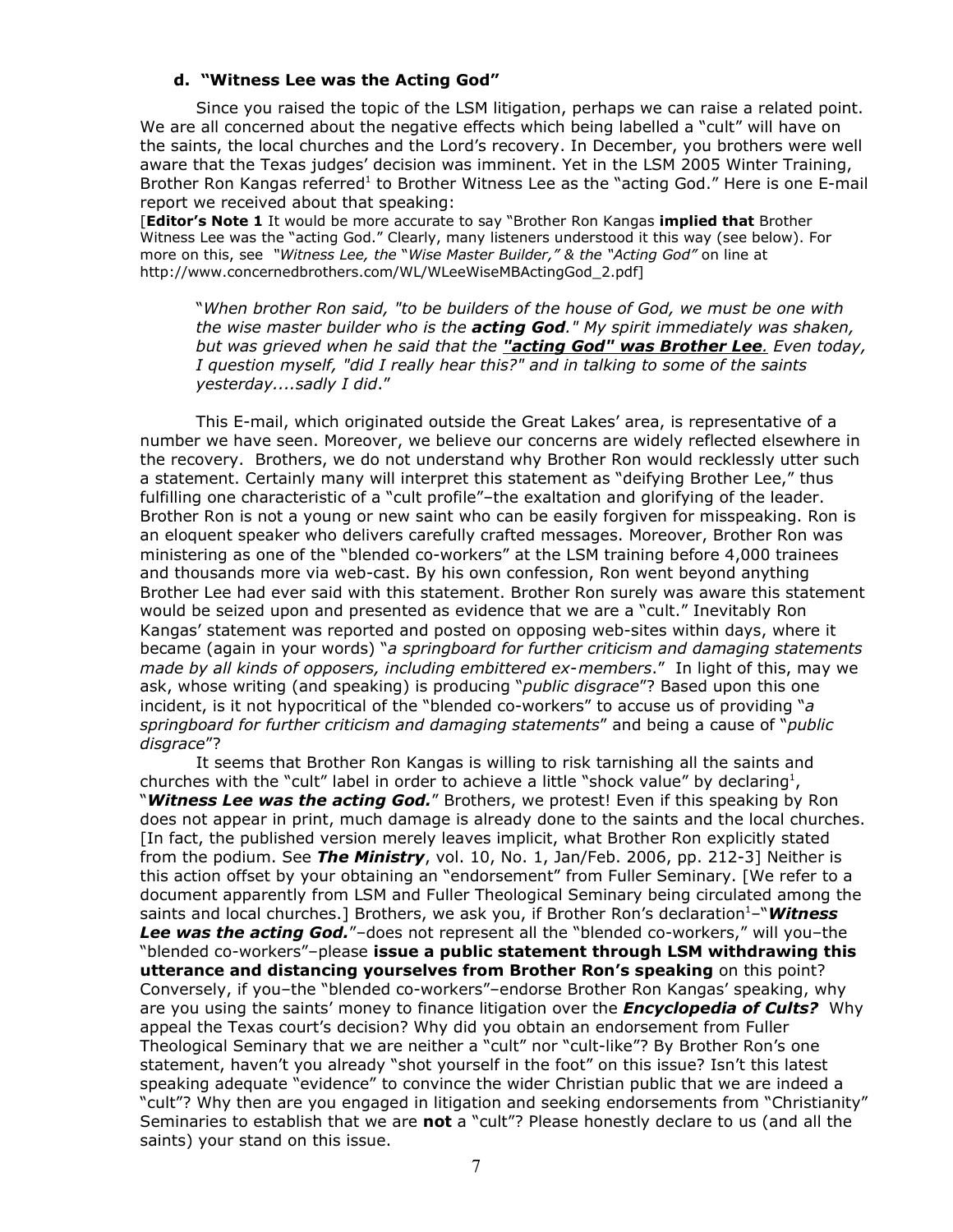## **e. No Grand Conspiracy**

In case you are also tempted to allege any link between ourselves and brothers John Ingalls, Bill Mallon, John So, etc. we want to reassure you that there is no "grand conspiracy" and no "fermentation" involving ourselves and the brothers associated with the 1980's "turmoil." Neither are we "acting in concert" with others. Any "conspiracy theory," alleging such a link is **strictly** "theory"–a fiction produced in the minds of its inventers. We hope that, in your interactions with us and your representation of these matters before others, you could display a normal standard of human decency and Christian ethics and refrain from false and unsubstantiated allegations. We make these comments in the light of reports from the recent elders' gathering at the LSM Winter training.

# **3) "The true Acts 15 Conference…had already taken place"**

Dear brothers, to be frank, we were astonished by your Dec. 6, 2005 claim that, *"The true Acts 15 conference that you requested had already taken place over a period of many months in meetings of the co-workers from all parts of the earth."* Due to the serious repercussions we foresee arising from your (June 4, 2005) letter to Brother Titus, we wrote saying "*we request a time of fellowship with all the [21] brothers who signed your letter, Brother Titus, and a representative number of brothers from among us. We feel that according to Acts 15 this is the way to resolve any difficulties that have arisen and persist."* (June 12, 2005) After a delay of almost 6 months, you now assert that, *"The true Acts 15 conference that you requested [has] already taken place…"*

## • **All affected parties present in Acts 15**

According to our understanding an "Acts 15" type meeting is constituted by having **all the interested and affected parties attend.** Since a major issue at hand concerns (in your words) "*different works, and especially…different publications*" in the Lord's recovery, the affected parties surely include Brother Titus Chu and Brother Yu Lan Dong from Brazil. However, in your letter to Brother Titus, you acknowledge that Brother Titus was not present. **"***At the international co-workers' fellowship in April 2005 …. Although you were not present… your ministry and publications were one of the main subjects discussed"* (June 4, 2005). More generally you admit that (in your words) "*the brothers who have expressed disagreement …on this matter were not present in those meetings*" (June 4, 2005).

Dear brothers, since the brothers most affected by this issue were not present, how can you claim *ex post*, in their absence, that a "*true Acts 15 Conference… [has] already taken place*"? Surely the absence of affected brothers and even brothers who disagree, violates a necessary condition for a "true Acts 15 conference." Isn't this equivalent to having the counsel in Jerusalem (Acts 15) without the presence of Paul, Barnabus, Peter, James or some other key figures?

### • **Brother Silas Wu's Proposal Ignored**

We are aware that Brother Silas Wu, realizing the magnitude of the issues involved, proposed to the "blended co-workers" an "Acts 15-type" gathering to be held in Newton, MA from Thursday September 29 to Saturday, October 1, 2005, immediately prior to the ITERO [Elders' Training] in Moscow [Silas Wu's E-mail dated May 9, 2005]. Brother Silas proposed that brothers Benson Phillips, Titus Chu, and Yu Lan Dong (among others) should be among the attendants. **That proposed "Acts 15 conference" meeting never occurred**. Rather it was pre-empted by the "blended co-workers" issuing the document, *"Publication Work in the Lord's Recovery"* (June 30, 2005). Again, we find it ironic, given your nonresponse to Brother Silas's proposal, that you now claim that a "*true Acts 15 Conference… [has] already taken place*"!

### • **Acts 15 Conference concluded with "One Accord"**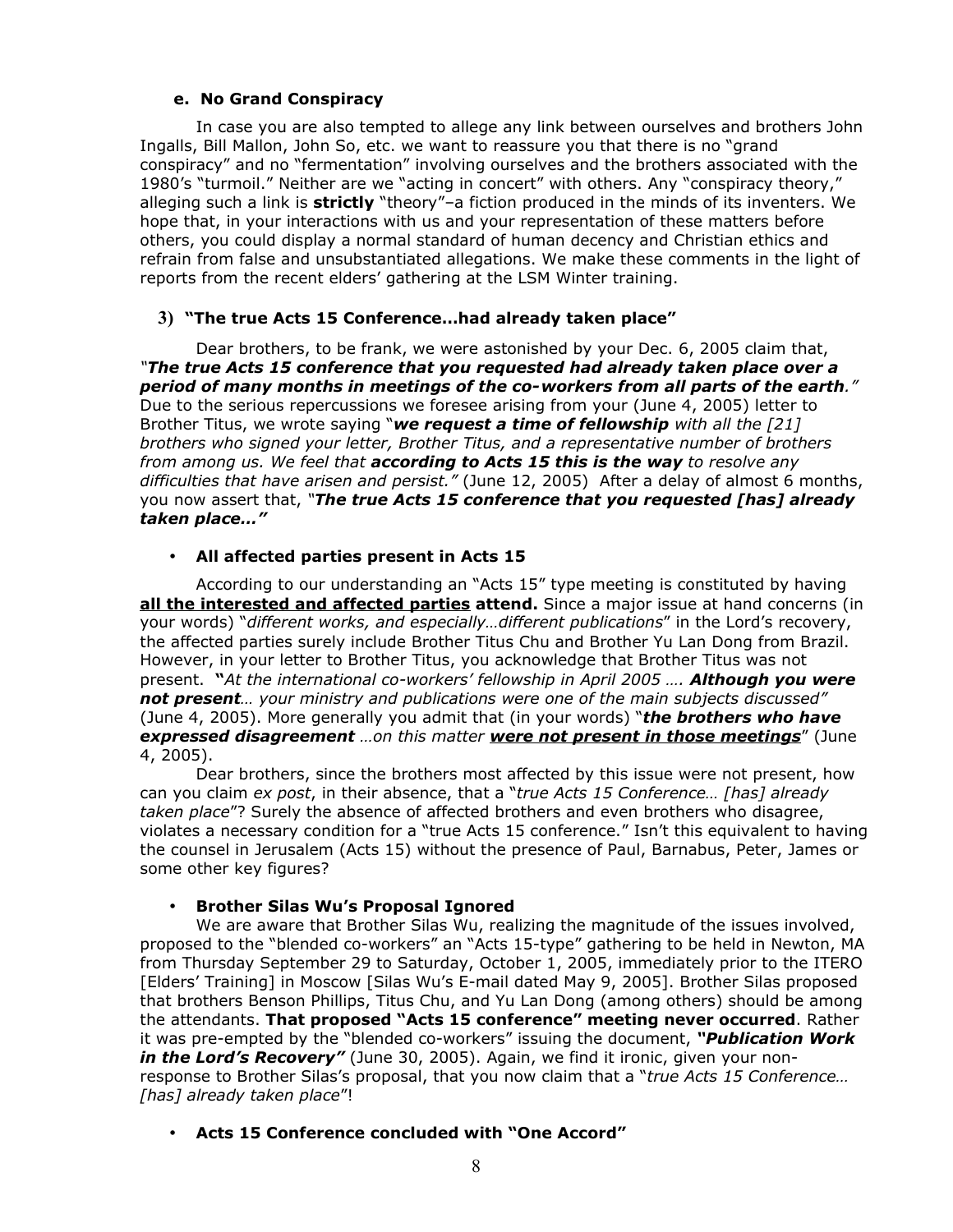A further characteristic of a "true Acts 15 conference" is "one accord" (Acts 15:25). You acknowledged that Brother Titus was not present at the crucial April 2005 co-workers' meeting. Moreover, other "*brothers who have expressed disagreement with [one publication ]…were not present in those meetings.*" Even in the absence of these brothers, based upon your own report, it appears that the April 2005 meeting was characterized not by "one accord," but by "frustration" concerning some "discordant co-workers." You wrote, "*The basic frustration in this matter is the few co-workers who think differently…"* Perhaps you will respond that there was "one accord" among the vast majority who attended. However, "one accord" among **a majority** of co-workers does not equal the "one accord" of Acts 15.

It is clear from your June 4 letter to Titus that major issues were unresolved in early June 2005. Moreover, the E-mail exchanges via fellowship@coworkers.net during June '05 are sufficient proof that there was no "one accord" concerning "one publication" when the document, *"Publication Work in the Lord's Recovery"* (LSM, June 30, 2005) was published. Based upon these established facts, we find your assertion that a "*true Acts 15 Conference…[has] already taken place*" unjustified. Again, since there was **no** Acts 15 conference with all affected parties present, and **no** "one accord" reached (by all parties), the document, *"Publication Work in the Lord's Recovery"* (LSM, 30 June 2005) **cannot be regarded** as an Acts 15 decree to be carried out by all the churches.

### **4) Our experiences concerning fellowship**

#### **a. "Eighty Times to Fellowship"**

You elucidate in great detail the occasions of **"***much and thorough fellowship beginning in 1997***"** and conclude that, **"***we had a total of over eighty times to fellowship and pray together.***"** Brothers, you put great emphasis on the **"quantity**" of fellowship sessions, however, we are greatly concerned about the **"quality"** of the fellowship on those occasions. Whether genuine fellowship occurred is not determined by the hours brothers log in the same room. Some Great Lakes brothers who attended testified their distinct impression that what you term "fellowship" was not an exercise in mutuality, but a "one-way street." It seemed to them that important items had already been decided by an "inner circle" during pre-fellowship. When these items were presented to the whole group, it seemed members of the "outer circle" were expected to endorse, "rubber stamp," and implement them. When important matters have been pre-determined by an "inner circle," how can there be serious fellowship in mutuality? The Great Lakes brothers' impression of that "fellowship" was distinctly hierarchical, that they as "junior members" were being directed by you, the "senior brothers." Can you–the 21 "blended brothers" who wrote to Titus–deny that there was often pre-fellowship concerning many items? Can you deny that some brothers operated as an "inner circle" at many of those gatherings? You may respond that there was no "formal, organized, permanent inner circle." Yet in that case, wouldn't all your qualifying adjectives suggest there was a "virtual inner circle"? In that event, how can there be full and free fellowship in mutuality?

### **b. Great Lakes Brothers' Declining Attendance**

You note in your Dec. 6, 2005 letter that "*for whatever reason most [elders and coworkers from the Great Lakes area] have chosen in recent years not to attend*." May we inquire, did it ever occur to you brothers to investigate the reasons for the declining attendance from the Great Lakes? Was this ever a cause of concern to you? [Even your use of the phrase, "*for whatever reason"* would appear to lightly dismiss, in an off-hand manner, any possibility of a legitimate cause.] Had you earnestly inquired why Great Lakes brothers were no longer willing to attend--the lack of genuine, open, two-way fellowship in mutuality was a major contributing factor. You may contest this point, but you brothers were "not in our shoes" during those sessions. Hence, you are not qualified to answer on our behalf.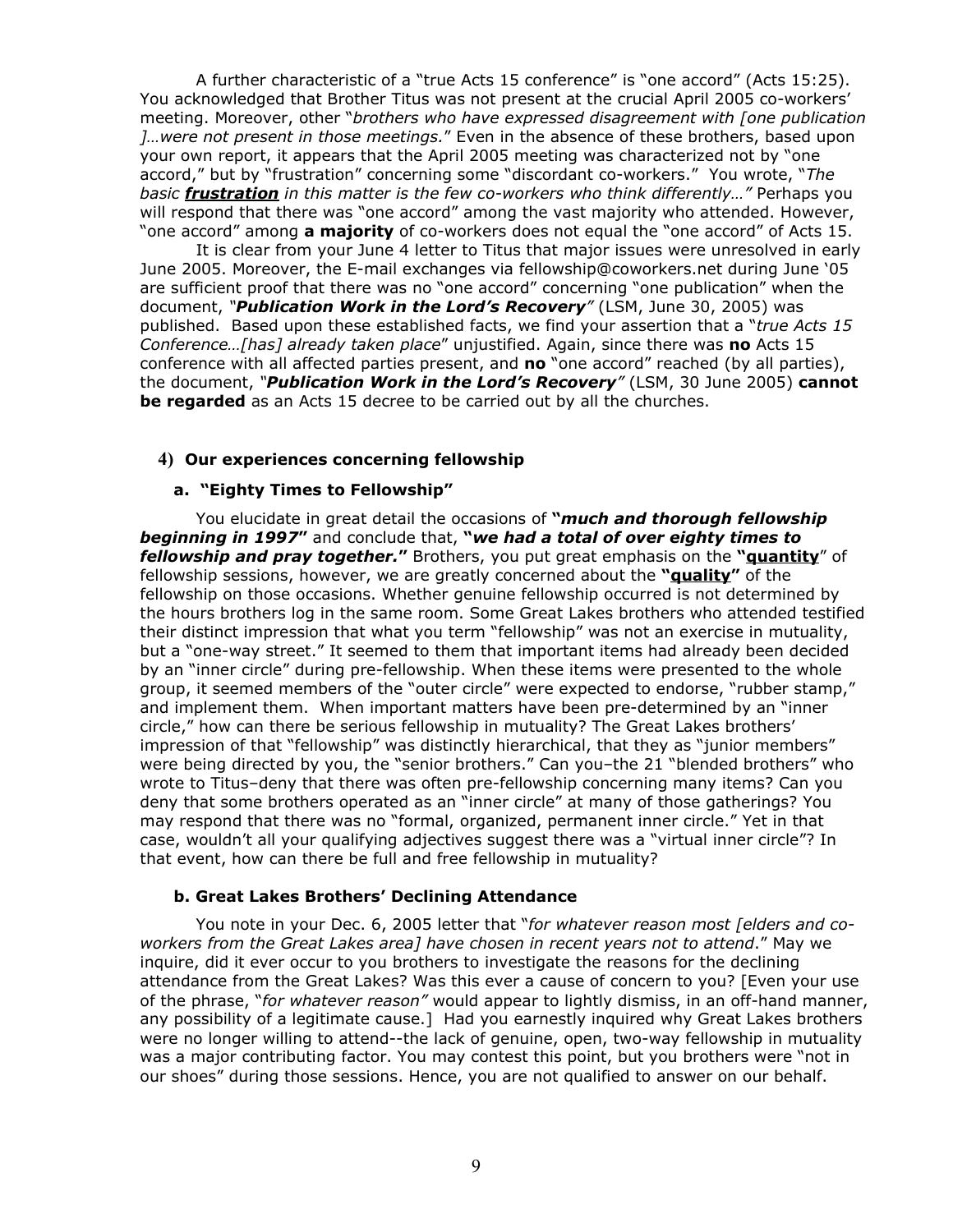#### **c. Great Lakes Leading Brothers' Visit to Southern California**

Perhaps we can recount a few incidents to substantiate our views. Shortly after Brother Lee's passing in 1997, a large group of (English-speaking) leading brothers and coworkers from the Great Lakes churches flew to California to have fellowship with the S. California co-workers and elders. The manner in which the Great Lakes brothers were treated left a lasting impression. At the scheduled time only one or two S. California coworkers were present. Over the next hour or two, more S. California brothers gradually arrived, yet serious fellowship did not commence because (it seemed) the brothers who "really mattered" were not yet present. Finally, fellowship began, only to be interrupted at frequent intervals by cell-phone conversations. Scheduled events with S. California elders were also poorly attended. Brother Andrew Yu apologized profusely to the visiting Great Lakes brothers, but it seemed he was the exception in showing such concern. Frankly, a number of Great Lakes brothers were offended by the indifference the majority of S. California workers seemed to exhibit on that occasion.

## **d. Great Lakes Co-workers' Presentation at Big Bear**

On a subsequent occasion co-workers from the Great Lakes area prepared a weighty document entitled: *Quotes on Leadership from the Writings of Witness Lee and Watchman Nee.* This document was presented to all the workers and leading brothers assembled at Big Bear (April, 2000). These quotes were intended to provide a basis for fellowship on this crucial topic. However, only one session was devoted to reading through a few sections together. Little fellowship ensued. One of the "blended co-workers" then exercised "closure," by proposing that we defer this material until a later time. No subsequent session occurred. The material was conveniently shelved and never referred to again. The Great Lakes co-workers were however, admonished not to distribute their material to the saints. Brothers, these kinds of incidents caused us to seriously question your willingness to have serious fellowship on matters that concern us.

In spite of the cold shoulder we received, we endeavored to initiate more fellowship. Since Brother Lee's passing, numerous conferences were held in the Great Lakes' churches to which you brothers were invited to minister to the saints in this area and also to fellowship with leading ones and elders. Brothers Paul Neider and Carl Boebel even made a special trip to Southern California related to these matters. We would like to ask, "When have you brothers reciprocated in kind, to initiate fellowship with the Great Lakes brothers?"

# **e. Phoenix, Arizona [February, 2003]**

Moreover, when we tried to fellowship, the result was frequently disheartening. For example, a fellowship among select co-workers was arranged in Phoenix, Arizona. <sup>2</sup> A number of points were drawn up which were agreeable to all the brothers present. Some points were matters of basic Christian ethics – e.g. problems and offenses would be dealt with directly and personally by the parties involved. It was agreed that **the podium would not be used as a platform for criticism and attack.** After the time, leading brothers among us joyfully presented the points agreed upon by you brothers. The Great Lakes brothers also reported the encouragement they received from the brothers' prayer together in Phoenix.

[**Editor's Note 2** For more on the "Phoenix Accord" see *"The "PHOENIX ACCORD" An Historic Document – Presentation & Commentary"* available on line at

http://www.concernedbrothers.com/Phoenix/PhoenixAccordPresentation\_Commentary.pdf] We felt betrayed when the agreements made in Phoenix were violated. The

statement concerning not attacking others from the podium was quickly violated. Instead, the platform was used by you brothers to launch more innuendos. Moreover, detailed criticisms were levied against Brother Titus Chu, Great Lakes young peoples' conferences, a Lord's Day morning meeting in Columbus, OH. and articles written by a brother among us. In direct violation of what was agreed in Phoenix, the speakers **did not** express their concerns directly and personally to the brothers involved nor check the accuracy of their accusations with any of us. You claim that the agreement at Phoenix was misused. Brothers,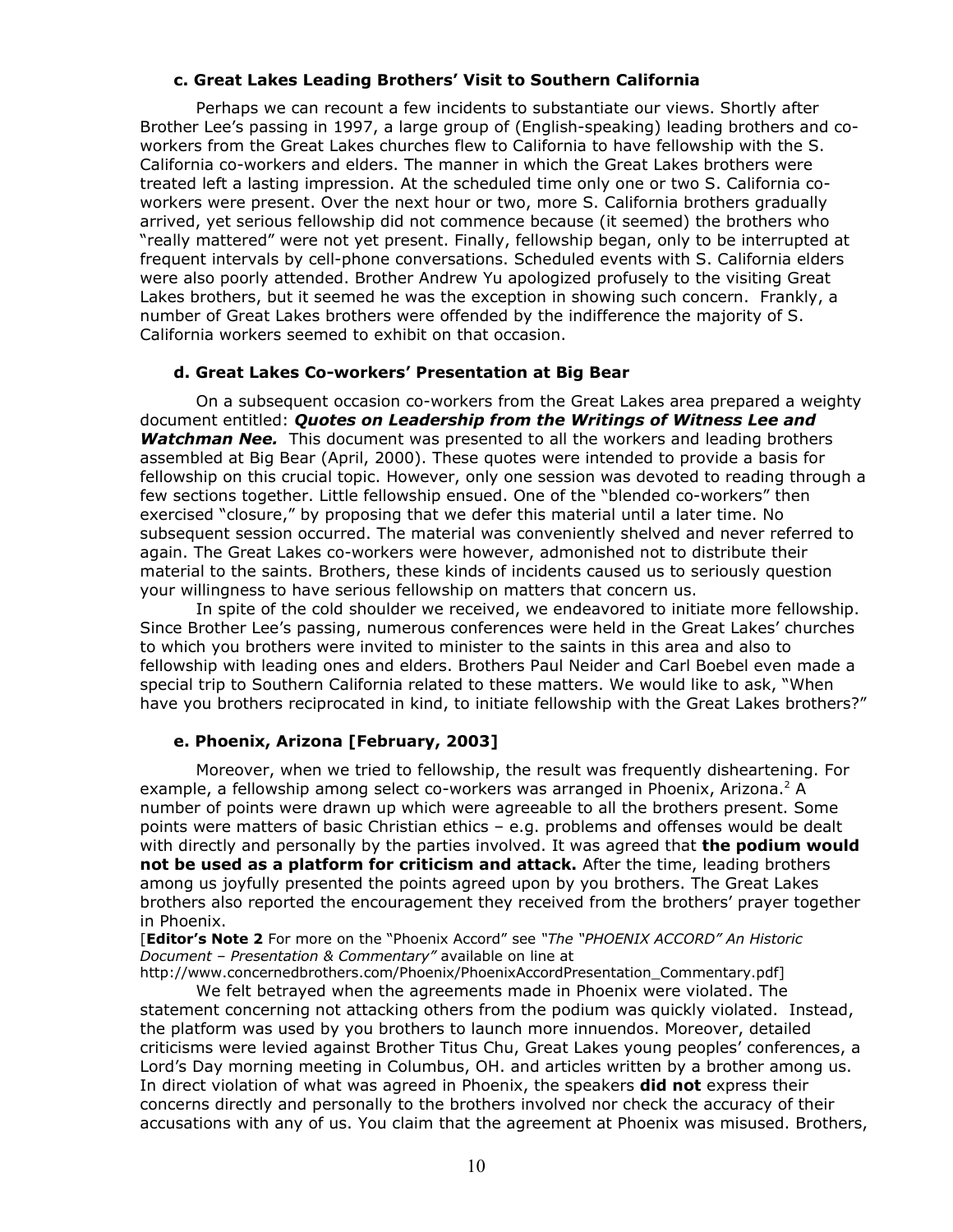these are Scriptural principles taught in Matthew 18; they should not depend on ratification in Phoenix!

# **f. Applying Matthew 18**

Brothers, how can we fellowship when matters you previously agreed upon with us seem to be of no consequence in your minds? We hope that our fellowship is with the singleness and sincerity of God. Why is it, brothers, that you expect others to apply Matthew 18 in their dealings with you, when (apparently) you do not apply it yourselves? In the litigation with Harvest House you proclaim publicly, "*Living Stream Ministry and the local churches responded in a Christian manner based on the biblical admonition put forth in Matthew 18, requesting a face-to-face meeting to resolve the problem. This offer was repeated to the authors and publisher at least six times in writing and twice in telephone messages over an eleven-month period.*" (www.contendingforthefaith.com). Isn't this public statement glaringly inconsistent with your dealings with certain brothers (e.g. Titus Chu, Nigel Tomes) and some Great Lakes churches? Why don't you respond to these brothers and these churches "*in a Christian manner based on the biblical admonition put forth in Matthew 18 requesting a face-to-face meeting to resolve the problem"?*

## **g. Brooklyn Park, MN Conference 2003**

A further example was a conference in Brooklyn Park, Minnesota, in the Fall of 2003. After the conference, several leading brothers requested fellowship with brothers Ed Marks and Dick Taylor concerning divisions in the church in Rochester, Minnesota. Brothers Ed Marks and Dick Taylor sympathized with the brothers, but pointed out that any meaningful fellowship should include Brother Titus Chu because of his past labor among the Minnesota churches. Brothers Ed Marks and Dick Taylor twice promised that such fellowship would be arranged. No such arrangement was made. In the Spring of 2005, the division in Rochester became more severe. Then the Rochester elders wrote to the S. California co-workers because they felt the "fellowship" some Rochester brothers received during LSM's ITERO training damaged the church. The church elders asked for a clarification of the content and intent of that fellowship. Their request was ignored.

Other leading brothers among us have written E-mails to clarify statements made from the podium during LSM conferences and trainings. Almost all such requests were ignored. In other cases, any answer was made conditional on the writer first responding to a battery of questions (many unrelated to the request). Accusations were even leveled at some brothers who raised questions. These are some of our experiences of seeking to engage you brothers in fellowship. Brothers, may we ask, when will you simply fellowship with us as your brothers in Christ? We apologize if our comments seem excessive, but our conscience testifies that our requests were made with a sincere heart.

# **h. Concerning Brother Paul Neider**

Despite such experiences, in recent years, some brothers still felt before the Lord to seek fellowship with you brothers. Brother Paul Neider attended a co-workers fellowship in April 2005. In your (December 6, 2005) response you justify your letter to Brother Titus based upon a comment made by Brother Paul during this fellowship. ["*One of the signers of that letter, Paul Neider, participated in the fellowship of the blended co-workers in April and agreed that the problems that have developed needed to be brought to Titus himself*."] You do not quote Brother Paul in full, nor give the context of his statements. These omissions give an inaccurate impression. Some may interpret your statement – "*Paul Neider, …agreed"* to mean that Brother Paul endorsed the entire contents of your letter to Brother Titus. Nothing could be further from the truth. Others may deduce that Brother Paul is characterized by duplicity, fickleness or hypocrisy for signing the Great Lakes brothers' (June & Sept.) letters. On one hand, you criticize the Great Lakes brothers for not attending, on the other, it seems you wish to use our participation in the co-workers' fellowship against us!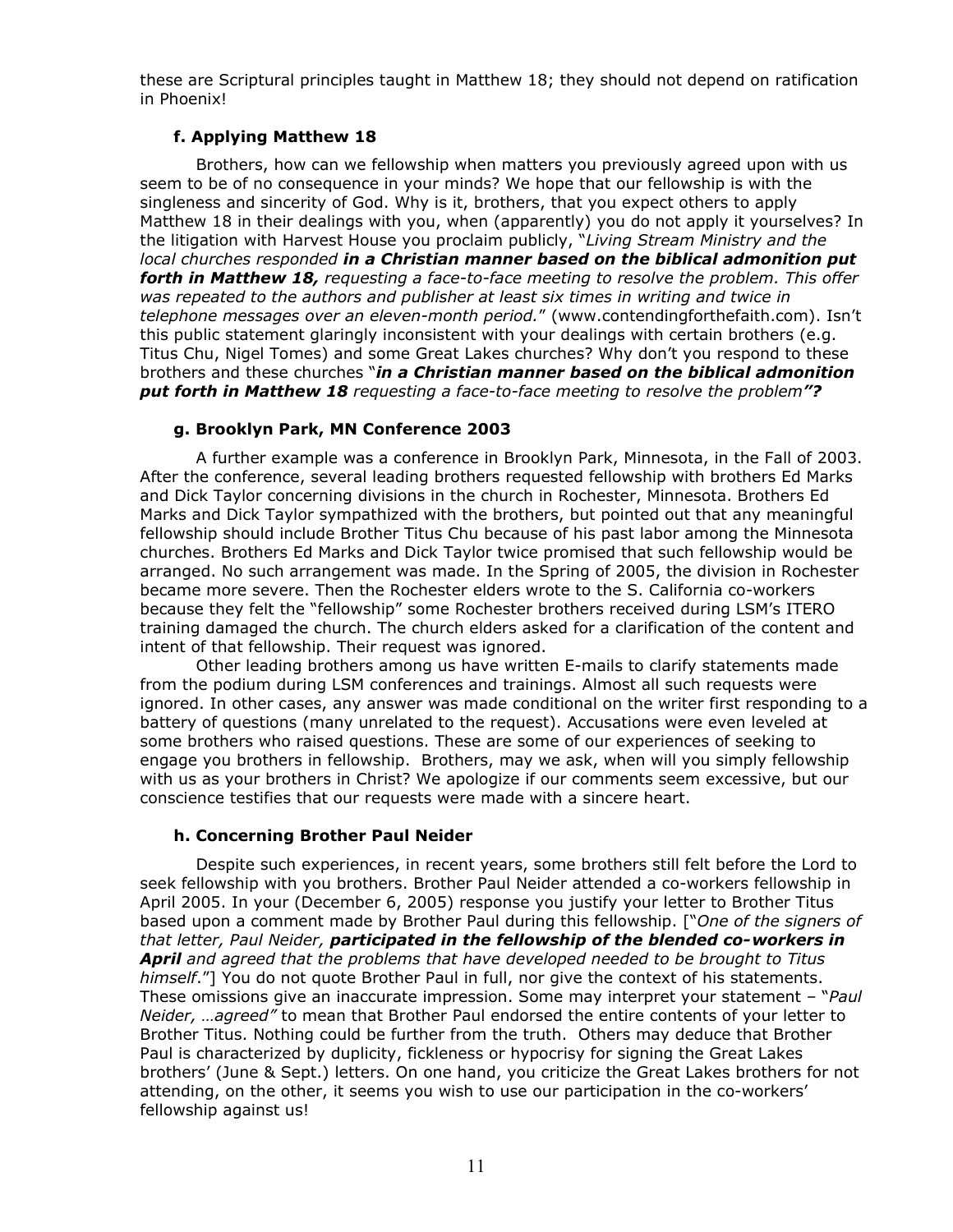#### **i. Concerning Brother Nigel Tomes**

In June 2005, the brothers on coworkers.net were asked for their input regarding the 8 th draft of the document, *Publication Work in the Lord's Recovery.* Brother Nigel Tomes responded with his concerns. Most of these concerns were never addressed by the "blended co-workers." The twelve points listed in his *Analysis and Response,* remain outstanding. With no explanation to Nigel or other brothers who expressed concerns, the final document *Publication Work* was published June 30, 2005. Brother Nigel persevered and submitted his, *Analysis and Response*, to all those on coworkers.net. He has never received a response to his 12 points from you brothers. Rather than respond directly to Nigel's concerns, the S. California co-workers issued a letter (September 27, 2005) to all the co-workers worldwide, denouncing his writings as "*Nigel's dissenting document*," "*works of darkness*" which "*spread spiritual death*" and "*release negative feelings,*" etc. Moreover, your lumping together of Nigel's writings with various anonymous documents amounts to "guilt by association."

Once again, the principles of Matthew 18 were not applied by you. The "blended coworkers" never contacted Nigel directly and personally. You never (to quote your words to Harvest House) "*responded in a Christian manner based on the biblical admonition* **put forth in Matthew 18."** Neither have you replied to Nigel's 1<sup>st</sup> October letter to the S. California co-workers asking for clarification. May we ask, was the S. California co-workers' letter intended to generate fellowship or to produce fear, suspicion and intimidation? Regardless of your intent, we refuse to allow brothers among us to be singled out, "blacklisted" and ostracized by you, whether it is Brothers Titus Chu, Paul Neider, Nigel Tomes, or any others. We hope you brothers could listen to our concerns.

### **j. Fellowship@coworkers.net**

Not long after Brother Lee's departure an E-mail facility was inaugurated called "fellowship@coworkers.net" which allowed any leading brother or co-worker on the list to communicate directly with all the other brothers in the principle of "mutuality." In the early years the coworkers.net facility was chiefly used to indicate when brothers could not attend the co-workers' fellowship sessions. Most E-mails contained little of substance. However, in 2005 some brothers began to use coworkers.net to convey their feelings concerning issues such as "one publication."

Abruptly, in early October, the fellowship@coworkers.net facility was unilaterally terminated by LSM without explanation. Brother Bob Danker simply sent a one-line message, *"Dear Brothers, Effective today this email list will be discontinued."* (Bob Danker, E-mail, Tuesday, October 4, 2005) Brothers, it seems in this case "actions speak louder than words." Who terminated [fellowship@coworkers.net](mailto:fellowship@coworkers.net)? It is you brothers who unilaterally terminated that facility for fellowship. Why? May we ask, are you brothers enhancing or limiting opportunities to fellowship? Are you brothers willing to accept fellowship in mutuality? Or, are you only willing to have "fellowship" on terms dictated by you and when the agenda and channels of fellowship are controlled by you?

The above 10 points enumerate some of our experiences concerning fellowship with you brothers. Some you may dismiss as being of little consequence. However, when taken as a whole, they leave us with a distinct impression about the lack of genuine, open and mutual fellowship in recent years. Brothers, we can say with a clear conscience, we desire such genuine, open and mutual fellowship.

# **5. The "Central Issue"–"the propagation of Titus's publications"**

In your December 6, 2005 letter, you identify as the *"central issue at hand—the problems raised worldwide from the propagation of Titus's publications*." Along the same lines you refer to "*the problems occurring worldwide because of multiple publication works in the recovery*."

The issue of "one publication" has been promoted by the "blended co-workers" for a number of years. Indeed, there has been something of a "crusade" to persuade people of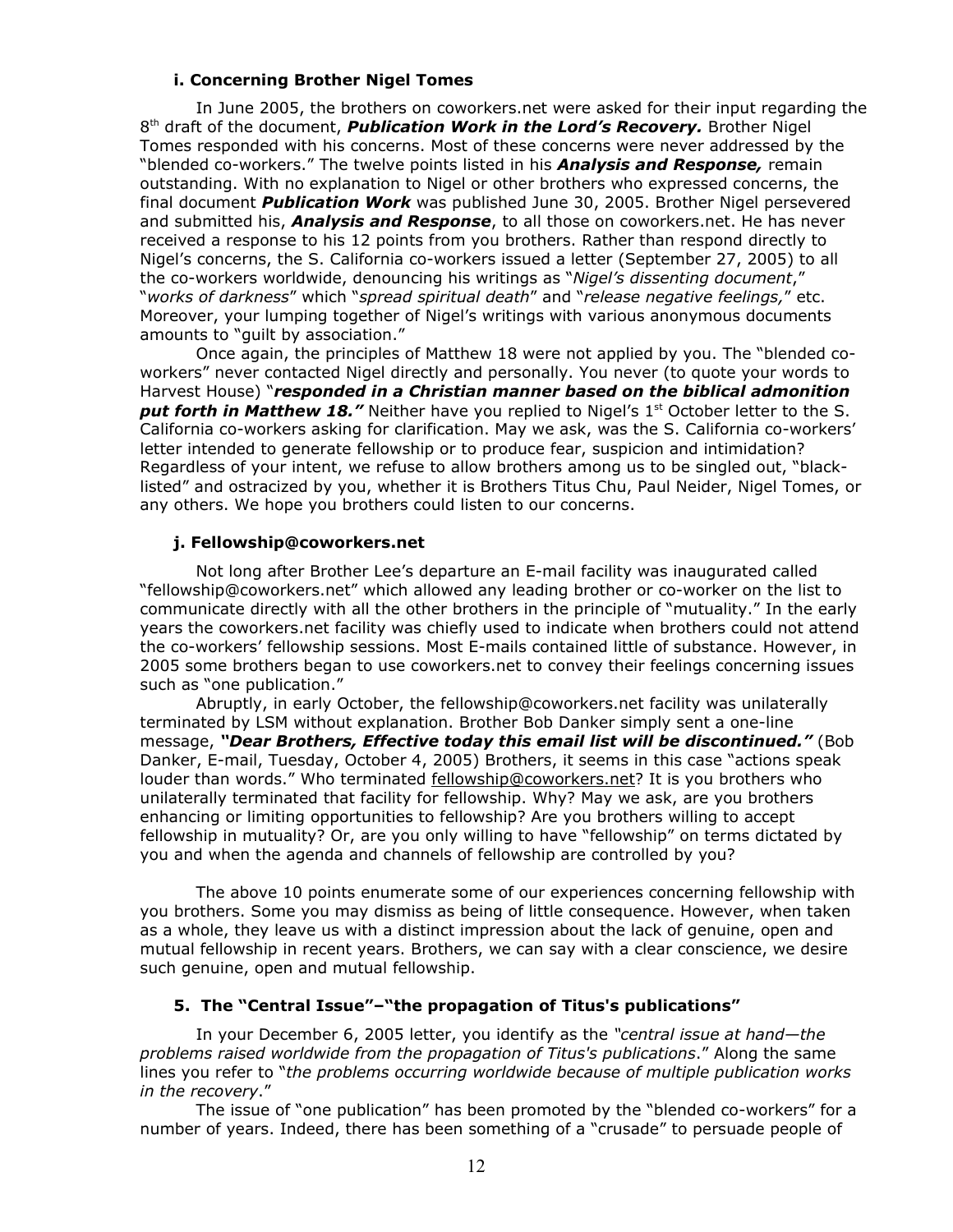your viewpoint. In terms of spoken messages, this campaign became evident to us in 2002 with Brother James Lee's speaking at the LSM Thanksgiving conference in San Diego, November 2002. In his spoken message, James Lee went so far as to suggest that "one publication" be added to the seven "ones" in Ephesians  $4.3$  [To our knowledge this word, heard by many at the conference and through web-cast, has never been retracted. It did not appear in the published version see *The Ministry,* vol. 7, no. 2, March 2003, p. 101] [**Editor's Note 3** The LSM brothers have protested that the reference was to "seven wonders."]

Subsequently Brother Ron Kangas addressed this topic in the 2004 LSM Summer Training. He said, "*Many are governed by Brother Lee's word, which follows Brother Nee's word, concerning the principle (not the organizational structure) of having one publication work. Others may honestly have a different view. What should we do?* We are not here to fight, to argue, or to debate. Let us identify the real issue behind all the *differences that arise – somebody is not holding the Head."* [RK. *The Ministry*, v.8, no.7, p. 183]

The obvious implication of – *"somebody is not holding the Head"--* is that those who honestly disagree with your "one publication" policy are condemned for "*not holding the Head*." We contend that most saints would interpret Ron's word in this way. Doesn't this amount to using your control of the podium to launch a blatant attack on those who honestly hold a divergent view?

Later, at the 2004 LSM Winter Training, Brother Minoru Chen touched on this subject. He said, *"… whenever we have many different publication works, it means that there are many trumpet sounds. These many different trumpet sounds cause the army of God to be confused. It is not a matter of right or wrong, biblical or non-biblical…"* 4 [*The Ministry*, vol. 9, No. 1, Jan. 2005, p. 186]. Brother Minoru Chen went on to criticize the idea that this is a matter of the freedom of speech*, "One strong characteristic of this country is the freedom of speech, which means the freedom of opinion …However, the Lord's Body is the place with the least freedom."* [*The Ministry*, vol. 9, No. 1, Jan. 2005, p. 186]. We are aware that "freedom of speech" was strongly argued in co-workers' meetings (e.g. in Phoenix), by some senior and respected brothers who disagreed with the "one publication" policy. In this instance the "blended co-workers" used their "monopoly of the podium" to promote their own interests and depreciate alternative views sincerely expressed by others. May we ask, is it ethical for the "blended co-workers" to use the public podium to attack views which were expressed, in confidence, in a "private" co-workers' meeting?

[**Editor's Note 4** For more on this see: *"Not a Matter of…Biblical or Non-biblical"—What Did Minoru Really Write? What Did Minoru Really Say?"* available on line at

http://www.concernedbrothers.com/OP/BiblicalNonBiblicalMinoruChen.pdf]

Further examples are the speaking of "DT" at the ITERO in Anaheim CA. April 10-12, 2005. "*To do a work within the work, to carry out another ministry within the one ministry, is a very serious matter. Suppose a brother decides to set up his own publishing house in order to send out his messages to the recovery and to develop his own ministry. This will cause trouble. This is like Saul setting up a monument for himself. This is serious.*" [DT, *The Ministry,* v. 9, no. 6, June 2005, p. 152] Brother "DT" then went on to claim "*Please understand that this is simply an illustration and is not directed at anyone in particular*." Brothers, do you think the saints are that naïve? They know how to "connect the dots." This "illustration," stigmatizing others as "Saul," building up their own kingdom, applies to only a few brothers and was surely applied by many saints to those particular brothers. Again, the power of the podium was used to denigrate others and sow seeds of suspicion among the saints.

These are merely some examples from published messages of the "blended coworkers." We could elaborate at length based upon other Wednesday-night and conference messages. Moreover, the impact of these spoken and printed messages is enhanced by their being re-spoken as "prophesies" in many local church meetings. We note that most of these messages were given prior to the release of the document "*Publication Work in the Lord's Recovery*," (June 30, 2005) while "one publication" was still an item of fellowship among the co-workers.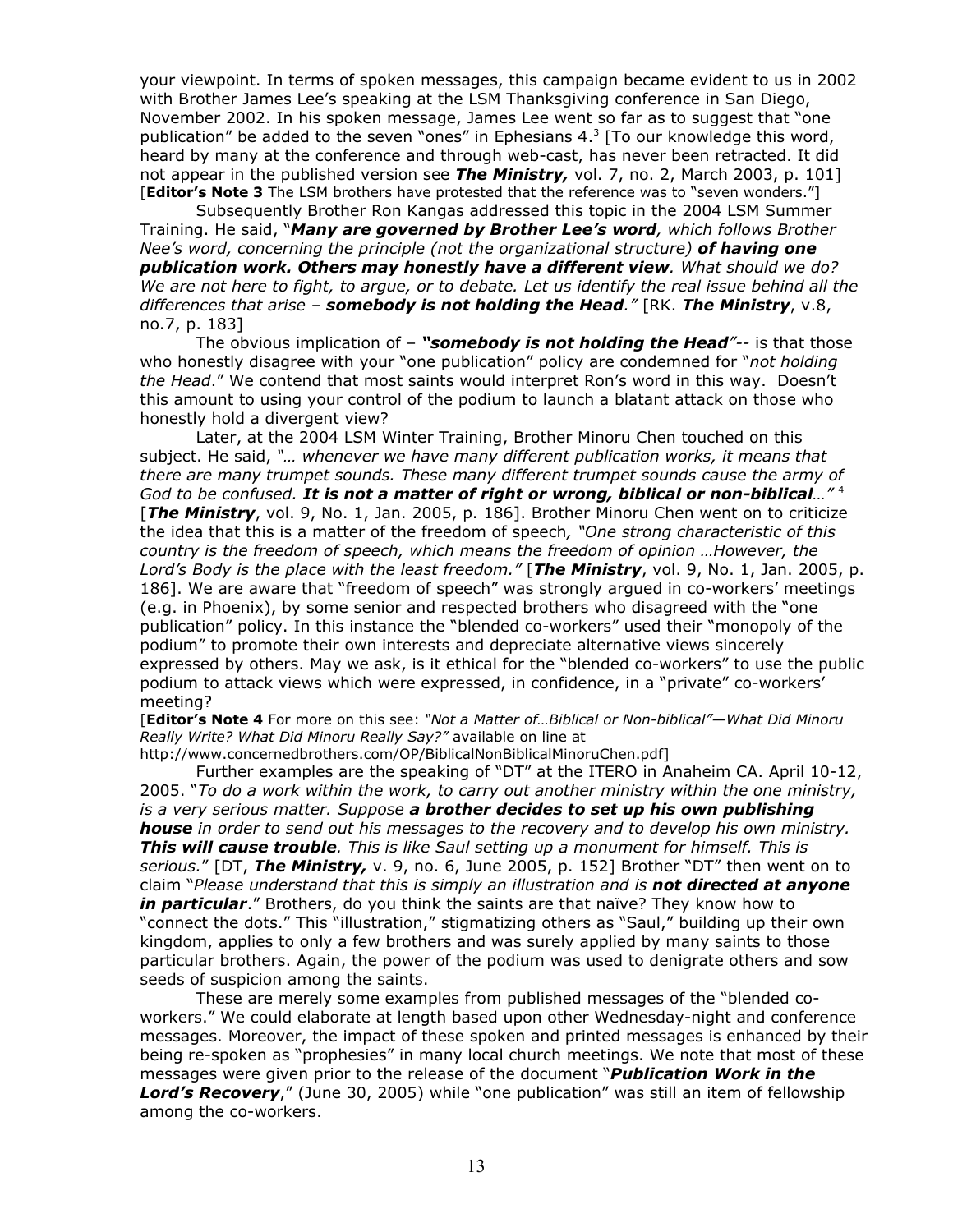It is evident that there has been a crusade from the platform, beginning Nov. 2002, to indoctrinate the saints in the Lord's recovery with your "one publication" teaching. You have also used your control of the podium to deprecate alternative viewpoints. The "one publication" policy has been systematically taught to the saints over an extended period. At the same time "seeds of suspicion" were sown, via suggestions that producing "another publication" was "*to do a work within the work,"" not holding the Head,"" to carry out another ministry within the one ministry*," and to*" cause the army of God to be confused,"* etc*.*

Inevitably these seeds have sprouted and produced fruit, in the form of (what you term) "*protests of the sense of life*" within the saints and the "*problems*" perceived by co-workers in various places. You now claim that you are merely responding to the "feeling of the Body" expressed by the saints. However, we would counter that these feelings--"*protests of the sense of life*"--**are not independent** of the campaign promoting "one publication" conducted by you brothers. **You have used the power of the podium, the printing press, the web-cast and the practice of prophesying to propagate your "one publication" doctrine, deprecate alternative viewpoints and prejudice the saints against the ministry and publications of Brother Titus Chu, Brother Yu-Lan Dong and others.**

Now, after waging a "successful campaign," you claim that it is "*the saints*" – "*Even if the blended brothers…endorse[d]…Titus' good intentions, the saints could not ignore… the protests of the sense of life within themselves*." You say, "*It is not a matter of a few comments made from the platform."* We agree. The present situation is the result of **many** comments from the platform; in fact there has been **a systematic campaign from the podium and in print** for over 3 years. Certainly the cumulative effects of that crusade cannot be reversed with a "*few comments*" by you brothers!

### **III. THE STAND OF A GENUINE LOCAL CHURCH**

We wish to state our thoughts, as brothers, concerning the stand a genuine local church in the Lord's recovery should have today, based upon the New Testament, as we have been helped to understand it through the ministries of Brother Nee and Brother Lee. We take as an initial reference point, the publication, authored by "*The Co-workers in the Lord's Recovery*," entitled, *The Beliefs & Practices of the Local Churches* (Anaheim, CA., Living Stream Ministry, 1978, 22pp.)

[**NOTE:** The following points are **not** to be taken as the (official or unofficial) stand of any of the local churches with which we are associated. The "stand" of a particular local church requires (among other things) the input and agreement of the corporate eldership in that locality. The signatories of this and previous Great Lakes brothers' letters sign as individuals expressing their personal convictions. Moreover, as authors, should any points need clarification, we reserve **the right to interpret** and explain exactly what is meant by the following points and the right **not** to be restricted by or limited to others' interpretation. A similar caveat applies to all parts of this document.]

### **1. The Holy Scriptures**

- **"We stand on the Holy Scriptures**, not according to any traditional interpretation, but according to the pure Word of God." [*Beliefs & Practices…* p. 4]
- The Bible is our unique standard. *"The Bible is our only standard. We are not afraid* to preach the pure Word of the Bible, even if men oppose; but if it is not the Word of *the Bible, we could never agree even if everyone approved of it."*
- We recognize only two divinely-inspired, completed testaments, the Old Testament and the New Testament (2 Tim. 3:16; 2 Pet. 1:20-21; Rev. 22:18-19). We do not regard the writings of Watchman Nee, Witness Lee or any other servant of the Lord, as having equal or greater authority than the Bible. Their writings are not Scripture and therefore need to be evaluated, discerned and understood based upon the canon of Scripture (1 Thess. 5:21, see the next point).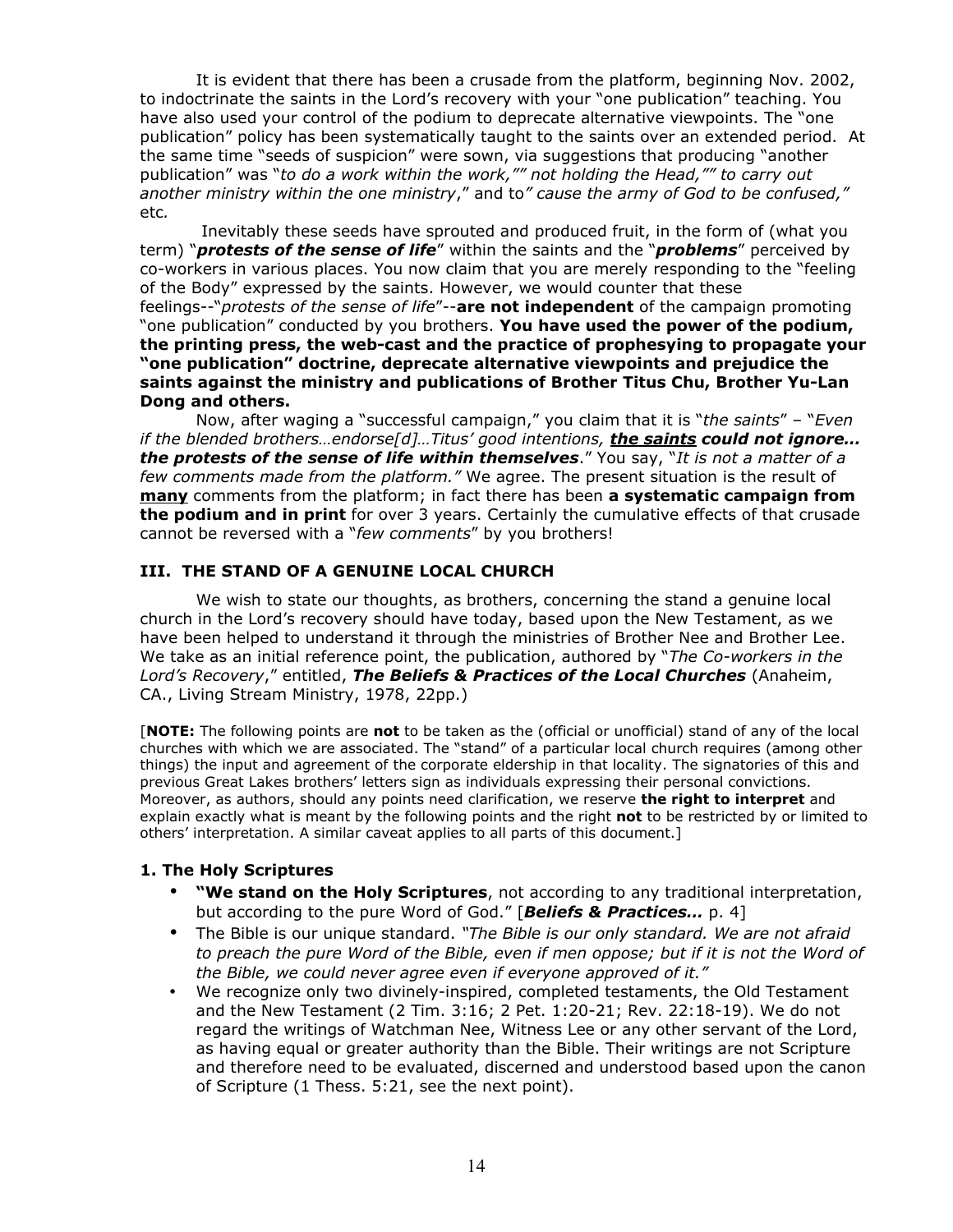- "All the teachings, inspirations, and guidance which claim the Holy Spirit as their source must be checked by God's revelation in His Word." [*Beliefs & Practices…,* p. 8-9]
- **2. "We Stand on Christ**, the living rock, the foundation stone, the Head of the Body, and the life and reality of the church." [*Beliefs & Practices…,* p. 4]
	- "Our unique leader and Head is Christ. We have no official, permanent, organized human leadership. Furthermore there is no hierarchy of any kind and no worldwide leader [or leadership group]. We recognize no person as infallible, and we do not follow anyone blindly." [*Beliefs & Practices…,* p. 16]
- **3. "We stand on the genuine unity of the Body of Christ**. We are not sectarian, nor denominational, nor non-denominational, nor interdenominational." [*Beliefs & Practices…,* p. 4]
	- "The Church which is His Body" (Eph. 1:22-23) is universal, including all genuine believers in Christ both globally and throughout the church age from Pentecost to the Lord's return.
	- The Body of Christ is inclusive, not exclusive. The Body of Christ is **not** composed merely of those believers who practically meet as local churches in their localities. It does **not** include **only** those believers who recognize themselves as being in the "Lord's recovery." The Body of Christ **includes all** genuine believers in Christ. Hence the members of Christ's Body number not 30,000 or 300,000; rather they are as innumerable as the "stars of heaven" (Gen. 22:17; Gal. 3:29).
	- "We are the Body [of Christ] and He is the unique Head of the Body. No one and nothing can presume to usurp Christ's headship. We cannot tolerate any system, organization, or leadership that insults the headship of Christ. Among us there is no permanent, official, organized leadership. Furthermore there is no hierarchy….We recognize no sub-heads, nor intermediaries between Christ and the members of the Body." [*Beliefs & Practices…,* p. 12-13] [This does not mean that there is no leadership in the New Testament; apostles took the lead in each company of workers to carry out God's work in the sphere measured to them (2 Cor. 10:13). Elders take the lead in the local church (Heb. 13:7, 17).]
	- We are the Body and Christ is the Head. We cannot tolerate any *de facto* leadership, system, or organization, (even if it claims to be "organic") which insults the headship of Christ. We do not recognize any special person or elite group of believers who claim a particular status by virtue of their "knowing the Body," "having the feeling of the Body," and "moving in the Body."
	- There is no human "universal coordinator of the One New Man," nor "global supervisor of the Body," nor "world-wide overseer of God's building work." We reject, as unscriptural, the concept of an individual coordinator or a group of coordinators (directors, supervisors or overseers, etc.) in these aspects of God's work. We fear this will replicate the "Romish system" of Roman Catholicism. Christ is the unique "Person" of the One New Man (Col. 3:10-11) and the Builder of the Church (Matt. 16:18). The Holy Spirit is the unique Executor of the Body (Eph. 4:4). He does not need men to be His managers, assistants nor to function as global directors on His behalf. We desire to allow the Holy Spirit to exercise His lordship in everything. [W. Nee**,** *Collected Works***,** Vol. 26, p. 425]
- **4. Our Attitude towards Believers** while standing on the Ground of Oneness
	- "We stand on the ground of the oneness of all believers in each locality; we recognize all the blood-redeemed and Spirit-regenerated believers in Christ as members of the one church in each city." [*Beliefs & Practices…,* p. 4]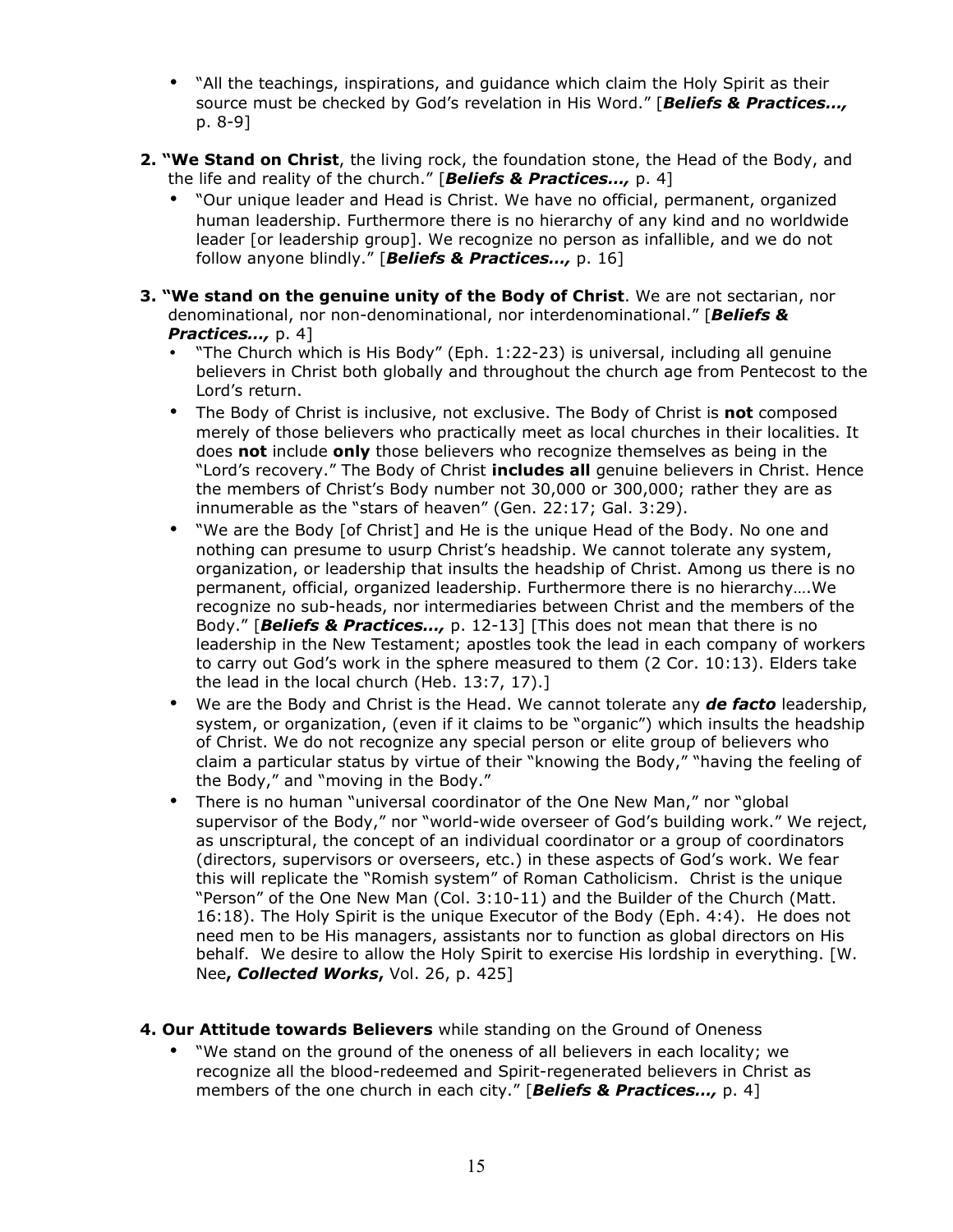- "In the church life, we stand for the unique oneness of Christ's Body. In order to maintain this oneness we meet as believers on the ground of oneness [and] we receive all believers according to the common faith." [*Beliefs & Practices..* p. 13]
- "Although we must, for conscience sake, stand apart from organized religion, we do not stand apart from our brothers and sisters in Christ. In faithfulness to the Lord, we stand on the unique ground of the church for the sake of the Lord's testimony. But **we do not stand in a narrow, exclusive, or sectarian spirit**. On the contrary, **we take our stand on behalf of the whole Body**, we receive all believers even as the Lord has received us." [*Beliefs & Practices…* p. 20]
- We have made mistakes and been negligent in receiving believers and we have offended the Body of Christ and many brothers and sisters. We echo the sentiments expressed by W. Lee, "We have much to learn concerning receiving people according to God and according to His Son. **Because of our negligence in this matter in the past, we have offended the Body of Christ and many brothers and sisters** in the Lord. For this reason, **I had a deep repentance** before the Lord. Brothers and sisters, **I hope that we can see our past mistakes**…" (W. Lee, *The Experience of God's Organic Salvation Equaling Reigning in Christ's Life,* Chp. 6, emphasis added)

## **5. Oneness**

- We endeavor to keep the oneness of the Spirit in the uniting bond of peace, according to the seven ones in Ephesians 4:3-5. We seek to neither add nor subtract from the seven basic items of the oneness which we already possess.
- We seek to practice both the "speciality" and the "generality" of the church-life insisting on the basic items of the common faith ("speciality") while not insisting that other believers believe or practice the same as we do ("generality") in other matters.

"*Concerning the faith we must be very specific and particular (Jude 3; 1 Tim. 6:12); however, concerning the other things we must follow Paul's example and be general, never insisting that others believe as we do (Rom. 14:1-8). To possess such a spirit of generality is the generality of the church life. If we are special and insist on anything other than the common faith, the oneness will surely be damaged, and divisions will occur."* (Benson Phillips, Preface to W. Lee, *Speciality, Generality & Practicality of the Church-Life,* Chp. 4) *"We all have to learn that to keep the oneness of the Body we must practice this generality. If we are special, if we are definite and specific in anything other than our faith, surely the oneness will be damaged. The oneness will be hurt and then we will be divided. The main cause for the divisions among Christians is the neglect of caring for the generality of the church life."* (W. Lee, *Speciality, Generality & Practicality of the Church-Life,* Chp. 4)

### **6. The One New Testament Ministry and many Ministries**

- We recognize that there is one unique New Testament (NT) ministry, the "ministry of the new covenant," "the ministry of the Spirit" (2 Cor. 3:6-9) to build up the Body of Christ (Eph. 4:12). Yet, within this one ministry there are many ministers (2 Cor. 4:1) and many ministries (services) (1 Cor. 12:5).
- We recognize that, as believers today, we have a rich inheritance given by the Lord through many ministries over the centuries, especially the ministries of Watchman Nee and Witness Lee, the vessels used to raise us up. However, this does not mean that the local churches receive exclusively Witness Lee's ministry and no other ministry. "*Some have said that the Lord's recovery is a one-man show, that there is room only for the ministry of Witness Lee, not for the ministry of anyone else. This is absolutely false. This is not my intention nor is it my practice.*" (W. Lee, *Truth Messages*, p. 42)
- The NT Ministry is not exclusive, but inclusive. We recognize that both Watchman Nee and Witness Lee had a portion in the NT ministry. However, we reject the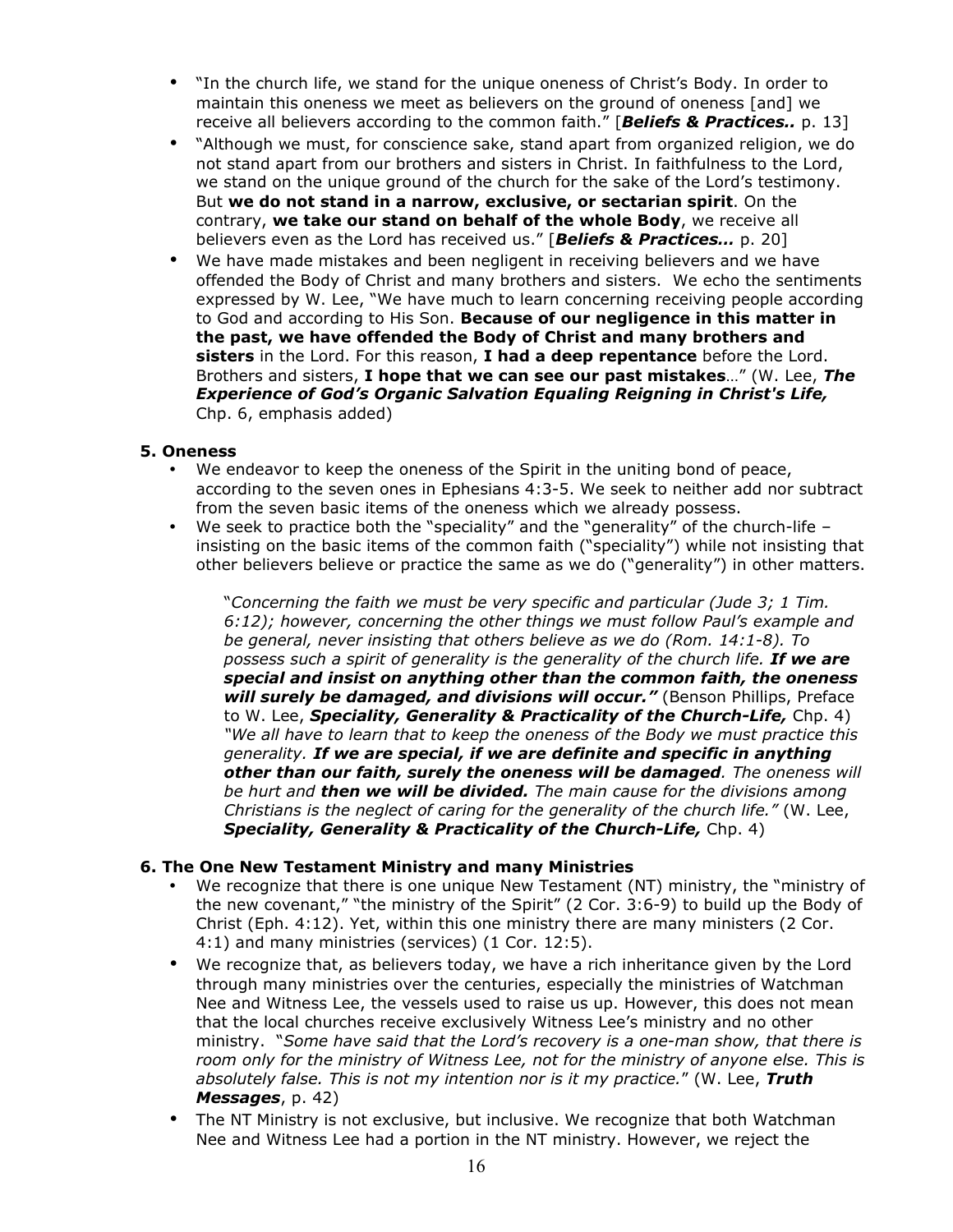concept that the NT ministry belonged **exclusively** to either Brother Nee or Brother Lee and that it belongs **exclusively** to any brother or group of brothers claiming to continue the ministry of either brother. [However, this does **not** mean that we reject believers who hold these particular views. Rather, we receive them, just as we receive all whom the Lord has received. (A similar caveat applies elsewhere.)]

- We recognize that all God-given ministries are for the local churches, and no church is for a ministry. ["*Whether Paul or Apollos or Cephas…all are yours, But you are Christ's..."* (1 Cor.3:22-23) see also W. Lee, *The Building Work of God*, p. 139]
- We desire to receive all ministries that build up the Body of Christ and are profitable to the local churches we serve. It is the responsibility of the local church elders to determine, before the Lord, which ministries are profitable for building up and for perfecting the saints in their locality and to guard and protect against damage. (Acts 20:28)
- Ministries should not be a cause of parties or division in the local churches. No NT minister (or group of ministers) should seek to bring a local church (or group of local churches) into their exclusive "sphere of influence" nor seek to exclude other NT ministers from a local church, thereby creating a fissure between churches.
- We agree that in a particular era there may be a "Ministry of the Age" as Brother Nee defines it, "*In every age the Lord has special things that He wants to accomplish. He has His recoveries and His own works to do. The particular recovery and work that He does in one age is the ministry of that age.."* [W. Nee, *Collected Works…,* vol. 57, p. 260-1] However, the NT pattern is a ministry (service) carried by a number of ministers (2 Cor. 4:1). Hence the "Ministry of the Age" in Acts 1-2 was carried by "the twelve (apostles)," including not only Peter, but also John, Matthew, etc. We see no NT precedent for identifying "the Ministry of the Age" with the personal ministry of one special servant of the Lord ("the Minister of the Age").
- We question the wisdom of dogmatically asserting that in each epoch there is one, unique "Minister of the Age," along with related notions such as one person [or group of people] being "the wise master-builder supervising God's building work on the whole globe." We have not yet found adequate support in the New Testament for these ideas. Moreover we fear that the doctrinaire application of these concepts will produce a replica of the "Romish" system of Roman Catholicism. [However, this does **not** mean that we reject believers who hold these particular views. Rather, we receive them, just as we receive all whom the Lord has received.]

# **7. LSM – Living Stream Ministry**

- Living Stream Ministry (LSM) is a Christian publisher. It is a Levitical service to publish and distribute Witness Lee's messages in various forms. It should not control, lead nor coordinate the local churches. LSM does not have a monopoly (exclusive rights) on publications within the Lord's recovery.
- *"The Living Stream Ministry office is only a business office to serve my ministry for two things: to publish the messages in book form and to distribute these messages in both video and audio tapes. That is all the ministry office should do and nothing else ….the ministry office has always had this specific function and no other function. This little office is a Levitical service serving my ministry to put out the word of God in print and through video and audio tapes."*[Witness Lee, *A Timely Word***,** 1988, p. 39, emphasis added]
- *"No one can control the local churches. No one can control anything because we do not have organization among us. I do not control, and the Living Stream office would not control. Mistakes may have been made in the past. … No one controls you. All the local churches have the full freedom to go on. As long as you do not do anything against our New Testament constitution, no one would bother you."* [Witness Lee, *A Timely Word*, 1988, p. 40, emphasis added]
- We reject as unscriptural the concept that the Lord's "up-to-date speaking" ("God's present oracle") to the local churches and the saints in the Lord's recovery occurs **exclusively** through ministry conducted under the auspices of LSM (i.e., the "seven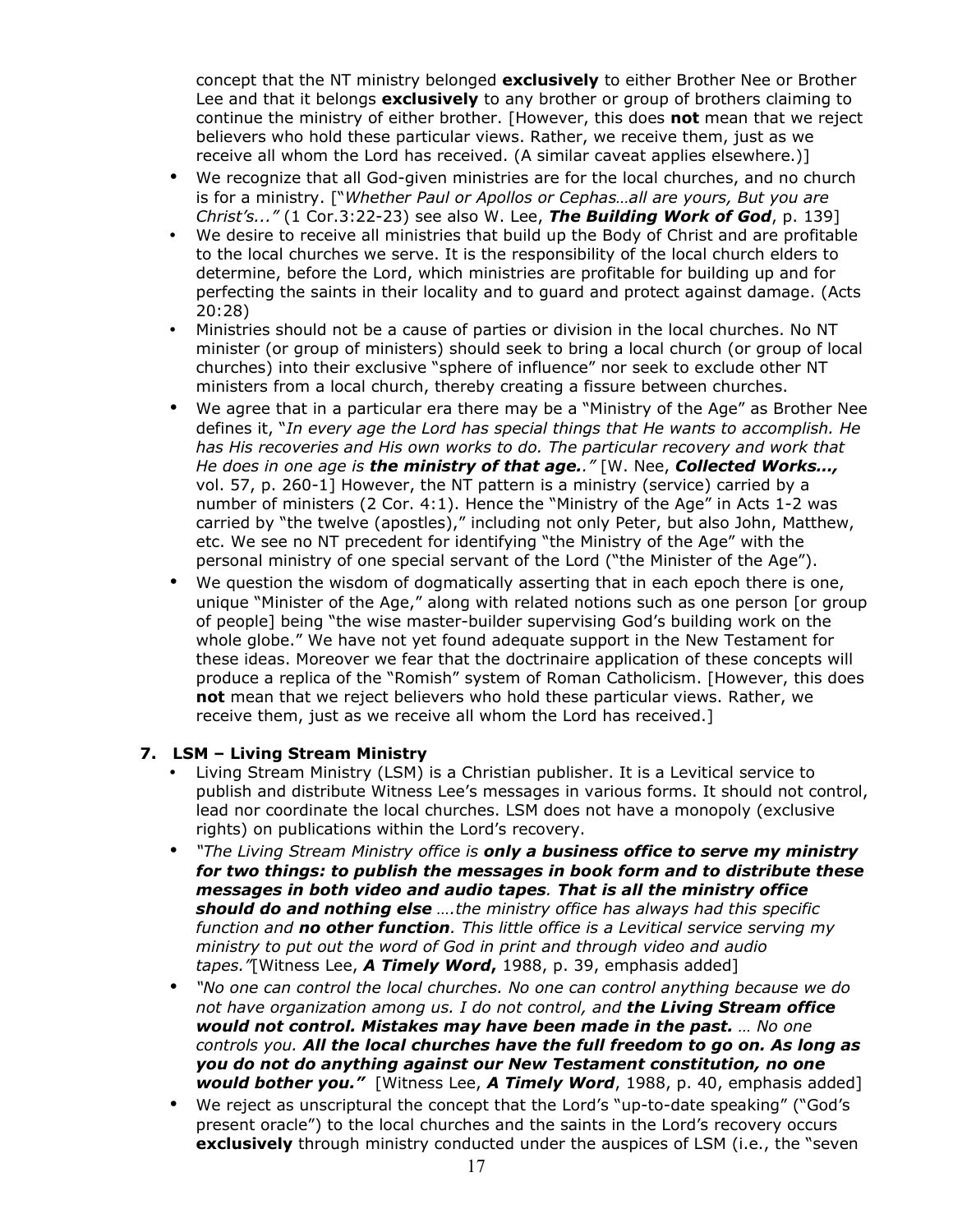annual feasts," the weekly ministry meetings, the FTT, etc.) or **exclusively** through a group of "blended co-workers" associated with LSM. Consequently we also reject the notion that the Lord's "up-to-date speaking" ("God's present oracle") is contained **exclusively** in publications (books, DVD's, video's web-casts etc) issued by LSM. [However, this does **not** mean that we reject believers who hold these particular views. Rather, we receive them, just as we receive all whom the Lord has received. We neither prohibit nor discourage saints from reading, studying or pursuing LSM materials.]

# **8. The Local Church**

- "Each local church is autonomous in its administration. Therefore there is no central headquarters [of the local churches]. No particular local church should be regarded as the head church or leading church. On the contrary, all the local churches have the same standing before the Lord." [*Beliefs & Practices…* p. 16] The genuine local churches are not under LSM nor any global administration of man.
- The administration of the church is local in sphere, carried out corporately by the eldership under the headship of Christ. This is a corporate lead embodied in the eldership. "*Administration local, each answering to the Lord*." (#824, *Hymns*) This principle is not negated by the fact that there is one Body and one NT ministry.
- We reject as unscriptural the concept of a "global administration," vested in one person or one group of people who seek to direct the local churches as exemplified by the "directive" – "*All the saints and all the churches everywhere should similarly be restricted to one publication in the Lord's recovery.*" ["The Blended Co-workers", *Publication Work in the Lord's Recovery*, LSM, June 30, 2005, p. 8]
- Since the Body of Christ is universal, we endeavour to maintain good fellowship with all other churches, especially, for practical purposes, the nearby churches. We reject the concept that fellowship between local churches should be mediated through or coordinated by LSM or a group of "blended co-workers" or that fellowship between local churches should be conditional upon participation in LSM-sponsored events.
- Moreover, since the universal Body of Christ includes all genuine believers, our obligations to fellowship are not exhausted "within the Lord's recovery." Rather, we recognize that believers not currently meeting with the local churches in the Lord's recovery are also members of Christ's Body whose portion we need and whose fellowship we should seek.
- We agree that the ultimate goal of God's purpose is to produce the built-up Body of Christ (His prepared Bride). However, we question the notion that the local aspect of the church is secondary ("a box holding the diamond") with the implication that we should pay less attention to the local church than the universal Body. We fear this concept may involve a false dichotomy between the local and universal aspects of the Church, which is not contained in the NT. Scripture does not segregate the local church from the Body. Without building up the local churches, how can the Body be built up in the church age? As Brother Lee has written, "*Without the local churches, the universal church has no practicality or actuality. The universal church is realized in the local churches. Knowing the church in its universal aspect must be consummated in knowing the church in its local aspect. It is a great advance for us to know and practice the local churches*." (RcV. Rev. 1:4, fn. 2)

# **9. God's Work**

• **One Work.** There is one work because there is only one God, one Lord and one Spirit. Hence the "work of the Lord" (1 Cor. 15:58; 16:10) is one because it belongs to the one Lord and is motivated and directed by the one Holy Spirit. The Lord's one work is to build up the one Body of Christ (Eph. 4:12). Its oneness is "divine and mystical"; it does not need to be practically organized nor globally coordinated by man.

### **One work, many companies of workers**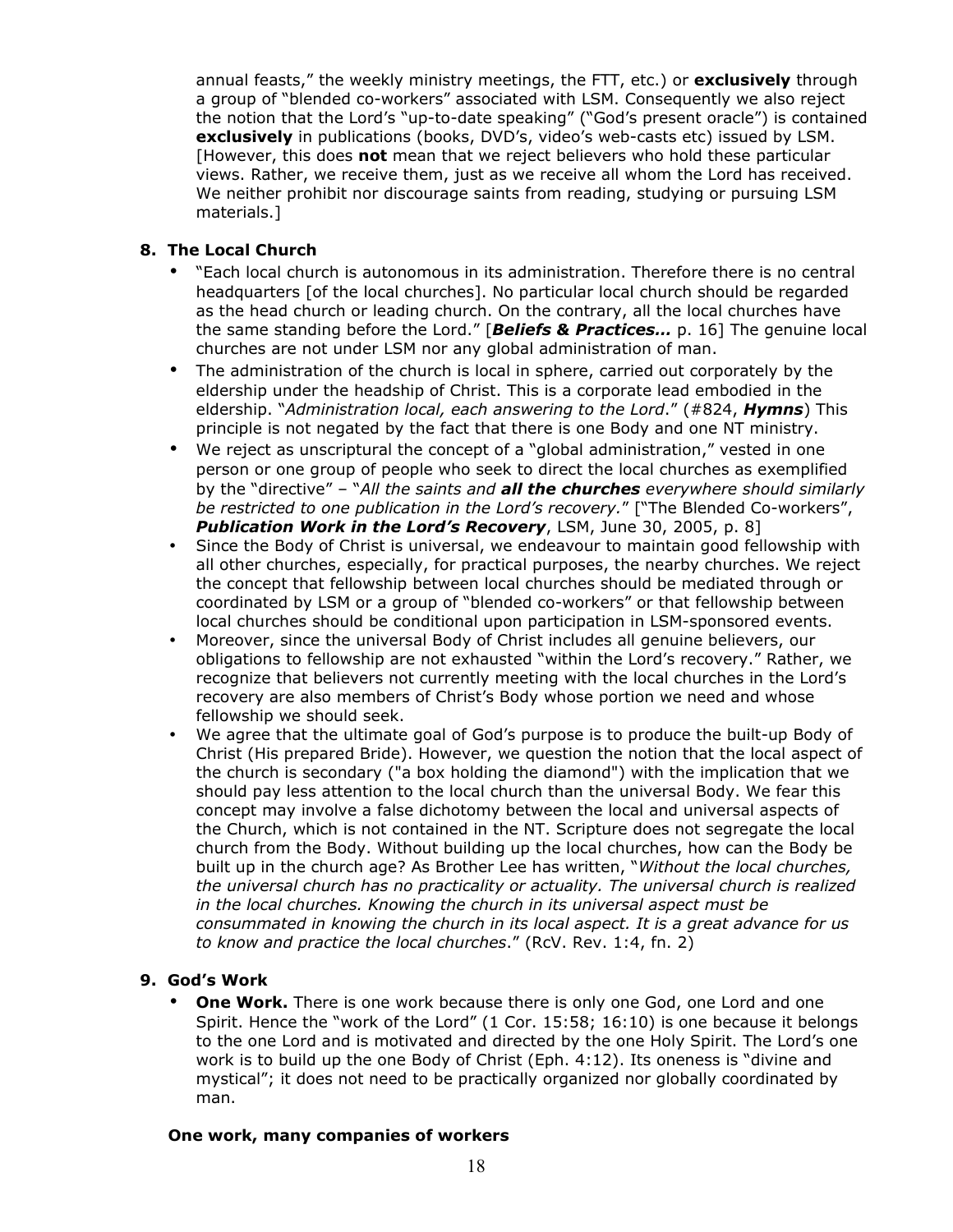- The Lord's one work is not accomplished through a single group of workers. Rather, the NT pattern shows multiple groups of workers under the leadership of various apostles (Titus 3:13), yet extending the "right hand fellowship" to one another (Gal. 2:9). The concept of a single company of workers under centralized control is "Romish" (Roman Catholic).
- We reject as unscriptural the concept that because there is one Body and one NT ministry there should therefore be one world-wide work in the recovery under the global human administration of one apostle (minister) or a single company of ministers.
- The Holy Spirit is the unique Executor of God's work (Acts 13:2). He never needs man to be His manager, director, coordinator or assistant. We must allow the Holy Spirit to exercise His lordship in everything. No matter how we have sought after His mind, we are never His assistants. We must allow the Holy Spirit to do everything according to His will. [ref. W. Nee, *Collected Works***,** Vol. 26, p. 425]
- The attitude of workers towards one another should be tolerant and inclusive, according to the Lord's word: *"He that is not against us is for us"* (Mark 9:40). For one group of workers to exclude or reject other workers or seek to subject other workers to their control (Gal.2:5) is contrary to the Lord's mind. How wonderful if there were no jealousy, rivalry, bitterness, intolerance or undermining between groups of workers, but rather including, honoring, receiving and care (Titus 3:13)!

## **10. Avoiding the Pitfalls of Organization, Centralization and Control**

• We wish to take seriously Watchman Nee's warning--*"Once there was the blessing of the Lord, men organized something to contain the blessing. …When the grace of God comes, men immediately set up an organization to keep it. The organization remains, but the content is lost. However, the cup cannot be broken; there are always those who are zealous to maintain the cup continuously. Here is a matter of principle: The students of Wesley could never be equal to Wesley, nor could the students of Calvin match Calvin. The schools of the prophets seldom produced prophets—all the great prophets were chosen by God from the wilderness. The Spirit of God descends upon whomsoever He will. He is the Head of the church, not we. Men always think the living water is valuable and must be kept by organization, but it gradually declines through the generations until it completely dries up."* [W. Nee*, Collected Works…***,** Vol. #47, p. 57, emphasis added]

### **IV. OUR CONCERNS**

In our September 24, 2005 letter we listed some matters of serious concern to us. We stated, "*We are concerned that while you are teaching one flow, you may be producing conformity; as you are stressing oneness, you may be producing only uniformity in outward practices; while you are emphasizing fellowship, you may be just exercising control; and as you are speaking about the organic Body, you may be actually establishing a global organization.*"

Your response is that "*your letter appears to accuse the blended co-workers of serious behavior…*" (Dec. 6, 2005). Dear brothers, may we ask, why are you so sensitive? We have "serious concerns," which we expressed to you, yet you interpret these as "accusations." Some of you (in another context) have even complained that we "*found you guilty*" in these matters. Brothers, we are aware that frequently, on the podium, you have referred to "concerns" expressed to you by certain saints. Since, apparently, you have an open ear for the "concerns" of these saints, why are we remiss in elucidating our concerns to you? Why do you interpret our concerns as "accusations" and respond defensively? At this point we wish to elaborate on two of these points of concern.

### **1. The tendency towards conformity and uniformity**

We expressed apprehension about (what we perceive as) a tendency towards conformity and uniformity among the saints and the local churches. Yet, in your published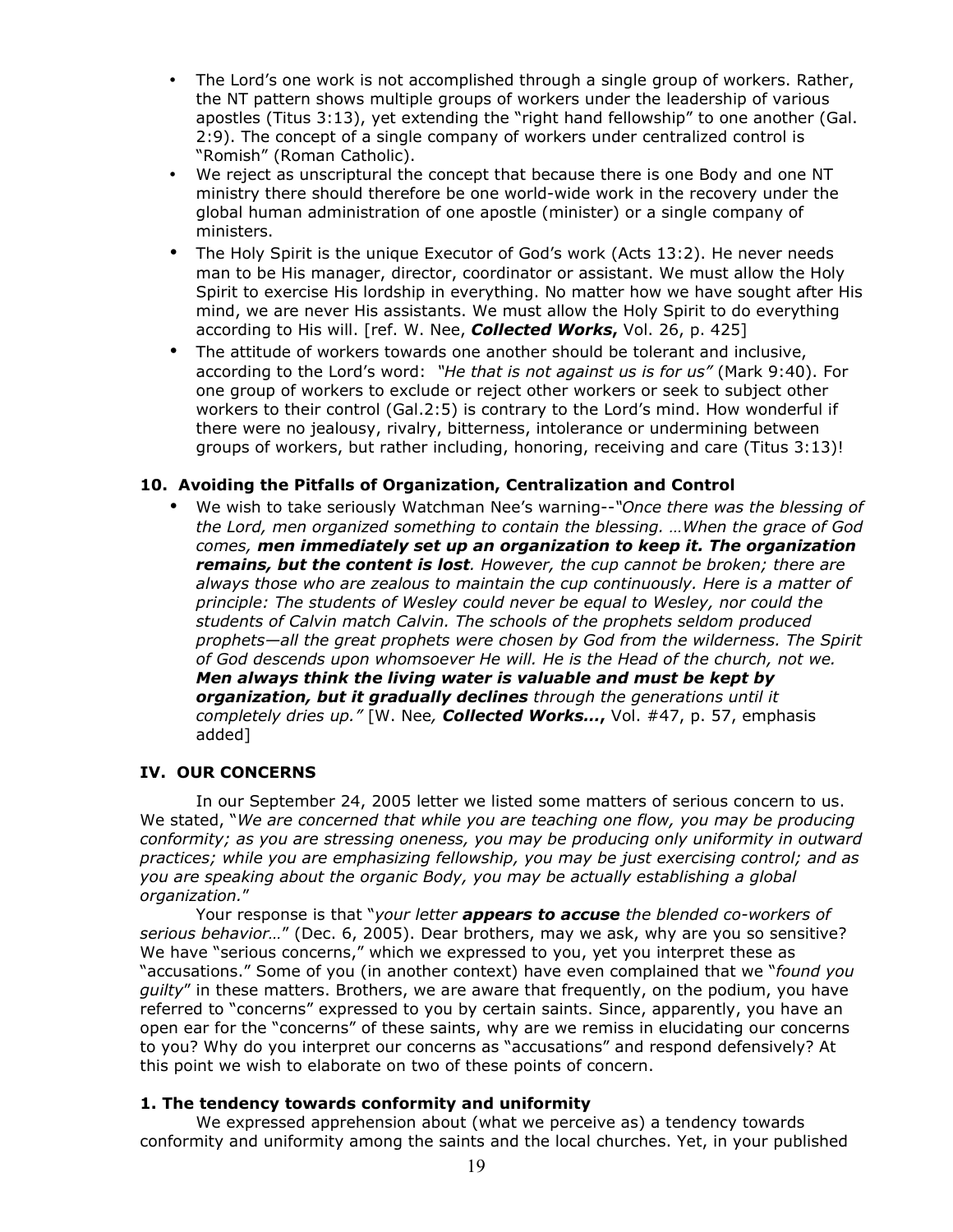messages, some of you brothers have simply dismissed such concerns. Brother Benson Phillips is on record as saying, "*Do not say that you are standing against uniformity and that you cannot agree with such a thing. Forget about uniformity; we do not have uniformity*." [BP., *The Ministry,* v. 7, no. 6, Aug. 2003, p. 37] We do not feel that our concern should be dismissed so lightly by simply asserting, "*Forget about uniformity; we do not have uniformity*." In fact, we believe that your teachings may serve to reinforce the trend towards homogeny.

## • **No Interpretational differences**

Our concerns were confirmed when we examined your published messages. For example, Brother Ron Kangas' teaching rules out any legitimate differences in Scriptural understanding among the saints. Brother Ron said, "*When Christ is the Head practically in our experience, it is impossible for there to be different interpretations of the Scriptures. The Head is very clear. Interpretational differences prove that some members have problems with the Head and are not under the Head"* [RK *The Ministry*, vol.8, no. 7, p. 183] This statement, which appears without any qualification, apparently rules out all differences in interpreting even the parables, types, symbols or prophecies in the Bible, since any such "*interpretational differences*" in Brother Ron's words, **"***prove that some members have problems with the Head and are not under the Head.***"** Surely a serious application of this teaching will produce a strong tendency to conformity. Moreover, this kind of speaking encourages intolerance towards any understanding of the Scriptures which appears to be different.

### • **Zero Tolerance**

On another occasion, when addressing the topic of "one accord" Brother Ron also states, "*As long as we have different views on a minor point, we cannot have one accord (Phil. 3:15)…If one brother has a different view, even if it is on a minor point, we cannot have the one accord."* [Ron Kangas, *The Ministry*, vol. 9, No. 2, Feb. 2005 p.64] If we take this speaking seriously, according to Brother Ron, the prerequisite for one accord is **unanimity on all points, both major and minor.** Surely this implies absolute conformity as a prerequisite to achieving one accord. Conversely it implies "zero tolerance" towards any alternative points of view. Isn't it legitimate to ask--Will not these teachings–which have been spoken and printed by the "blended co-workers"--inevitably produce conformity and uniformity among us? Doesn't this kind of teaching justify our concerns?

### **2. The Organic Body vs. Global Organization -- "***the Body equals the recovery."*

We also stated, in our September 24 letter that, "*We are concerned that…as you are speaking about the organic Body, you may be actually establishing a global organization.*" In part our concern rests upon your interpretation of the Body. You are on record as equating the Body of Christ with those believers within the Lord's recovery. Brother Minoru Chen has written, "*I would say that practically speaking, for us the Body today is just the Lord's recovery. …In Brother Lee's understanding, t he Body equals the recovery. We know that the mystical Body of Christ includes all the believers, all of the redeemed ones in time and in space, but practically for us today, the recovery is the Body.*" [MC., *The Ministry, v. 7, no. 6, Aug. 2003, p. 196]* 

You acknowledge the Scriptural definition of the universal Body. Yet, hasn't it been "re-defined" by your words, "*the recovery is the Body*"? It is surely a matter of great import to diminish Christ's universal (mystical) Body, composed of hundreds of millions of genuine believers, down to the 300,000 believers currently in the Lord's recovery around the globe. You have reduced something as "innumerable as the stars of heaven" (Gen. 22:17; Gal. 3:29) to a finite number equivalent to the population of a small-sized city or town.

We know of no precedent either in the Bible, or in the ministries of Brothers Nee and Lee, for such an **exclusive definition of the Body as entailed in the statement--"***the Body equals the recovery."* Brother Lee clearly taught us that "*The church is … an organic Body constituted of all the believers, who have been regenerated and have*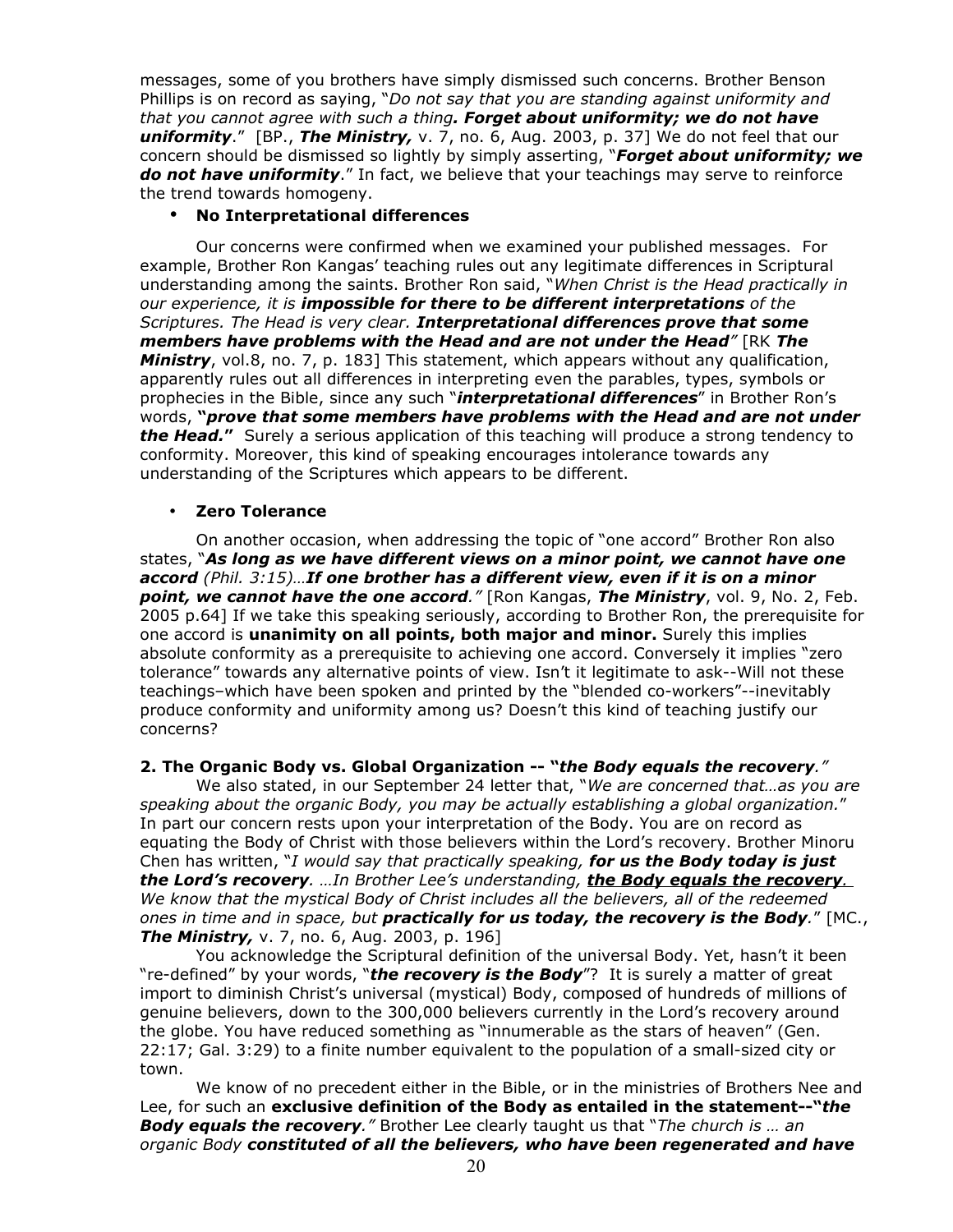*God's life…"* [*Conclusion of NT*, p. 2245] Moreover, he says, *"…through the centuries, all God's chosen people were, are, and will be brought into not only the reality but also the practicality of the Body of Christ...*" [*Conclusion of NT*, p. 2106] These statements cover the universality of the Body both time-wise and space-wise. Even when Brother Lee talked of the Body as the aggregate of all the local churches, he surely intended that we understand the "local church" as inclusive of all the believers in that place. Hence, *The Beliefs and Practices* states clearly that "*we recognize all the blood-redeemed and Spiritregenerated believers in Christ as members of the one church in each city***.**" [*Beliefs and Practices*, p. 4]

Over the past decade "the Body" has been emphasized repeatedly in your messages. Yet, what exactly do you brothers mean by "the Body"? We feel that your statement, "*the Body equals the recovery*," reveals the actual concept underlying much of your speaking about the universal Body. The same concept appears to underlie Brother Ron Kangas' speaking concerning "*the Lord's leading in the Body universally"* when he says, *"The seven times a year that we come together are for the universal Body, for the speaking to the entire Body and for the Lord's leading to the whole Body."* [RK, *The Ministry*, vol. 7, no. 9, p. 169]

If the universal Body includes all the believers throughout the age of grace, "*speaking to the entire Body*" (to quote Brother Ron) **is impossible for any minister today**. Hence Brother Nee says, "*the church here [in Matt 18] is local, not universal, for no one could speak at one time to all the children of God throughout the universe. It is only possible to speak at one time to the believers living in one place."* [W. Nee, *Normal Christian Church Life*, pp. 51-2]. Brother Ron Kangas appears to claim what Brother Nee says is impossible – to speak to the entire universal Body of Christ!

It seems, however, this contradiction arises from differing concepts of the Body. According to our understanding, Brother Nee holds the Scriptural concept of the universal Body. However, it seems that for you brothers, "*the Body equals the recovery.*" If that is the case, for you to address the "entire Body" merely requires getting everyone to Anaheim or listening to the web-cast and video, where "*we come together…for the universal Body, for the speaking to the entire Body and for the Lord's leading to the whole Body."* [RK, *The Ministry*, vol. 7, no. 9, p. 169]

Yet, as we understand it, the Bible never teaches that "*the Body equals the recovery*," nor have we found this concept in Brother Lee's writings. Surely your adoption of a narrow and exclusive definition of "the Body," which differs from both the Bible and the teaching of Brothers Nee and Lee, risks producing something other than the goal of God's economy. We fear that your exclusive definition of Christ's Body may produce a "virtual body," which is in fact a global organization.

### **V. OUR REQUEST FOR FELLOWSHIP**

Your December 6, 2005 letter appears to express a resolute refusal to meet with Brother Titus, *"…What shall we come together to talk about with him*?" It also appears that you are unwilling to meet with us in the presence of Brother Titus*, "we feel that any such fellowship should not be complicated by the presence of Titus."* Nor are you willing to discuss matters related to Brother Titus, *"such fellowship should not be complicated… by the unresolved issues that we have with him."*

Yet, despite the above, you say**,** *"We are open to consider a time or times of fellowship with you."* Dear brothers, may we ask, what kind of "openness" is that? How can you say *"We are open to consider a time or times of fellowship"* when you seek to impose the conditions just referred to? May we ask, why are you so reluctant to meet with Brother Titus?

We wish to again reiterate our request for "*a time of fellowship with [1] all the [21] brothers who signed your letter, [2] Brother Titus, and [3] a representative number of brothers from among us. We feel that according to Acts 15 this is the way to resolve any difficulties that have arisen and persist.*" (June 12, 2005)